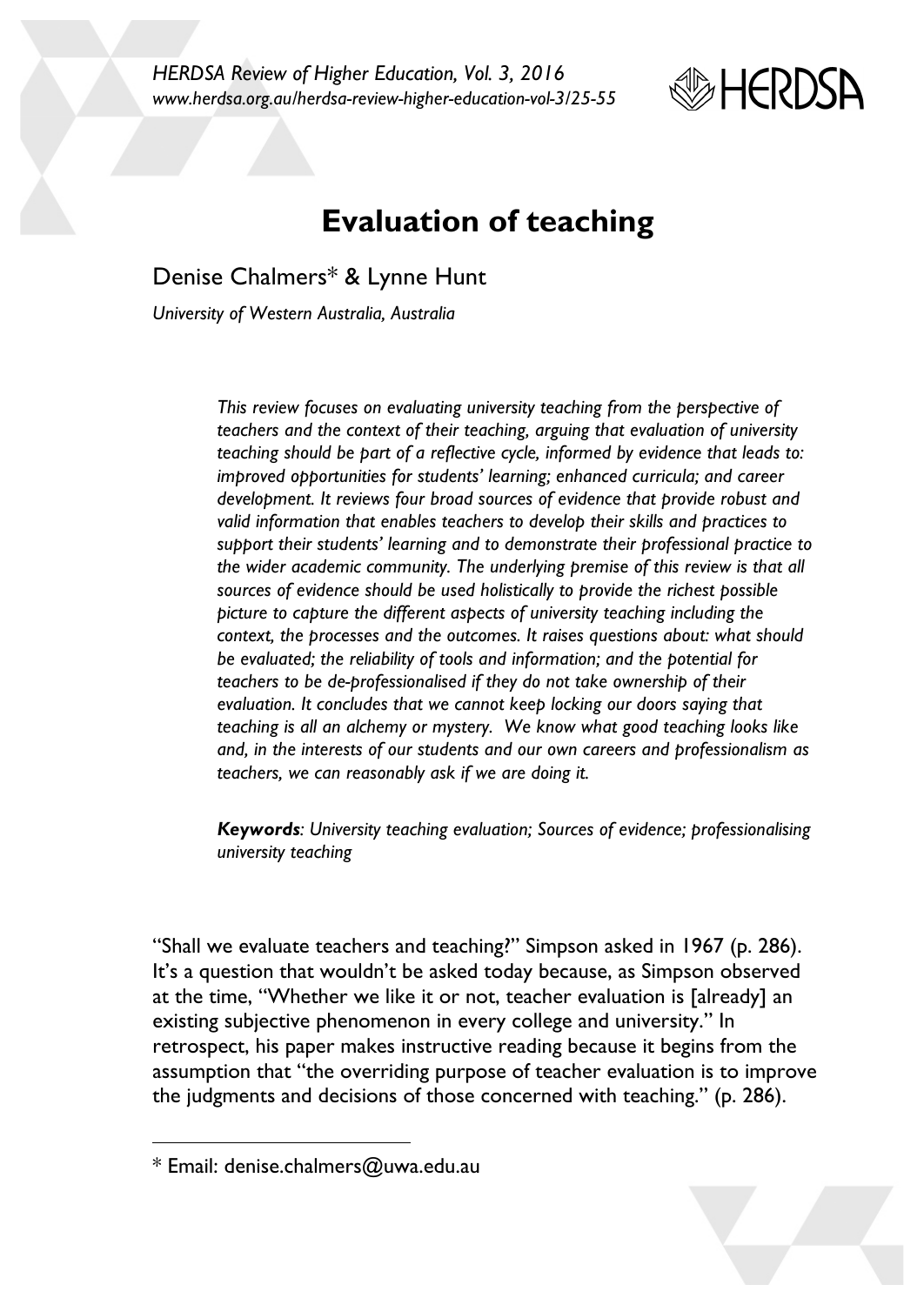#### *Denise Chalmers & Lynne Hunt*

This review of the evaluation of university teaching and learning starts from the same position. It focuses on evaluating teaching from the perspective of teachers and their teaching, arguing that evidence arising from the evaluation of university teaching and learning should be part of a reflective cycle that leads to: improved opportunities for students' learning; enhanced curricula; and career development.

At about the same time as Simpson asked his question, Hilderbrand, Wilson & Dienst, (1971, p. 5) argued that reliable and valid forms of evaluation of teaching that inform teachers of their effectiveness must be used in promotion decisions. They contended that this is the single, most important requirement for the "improvement of university teaching" (Hilderbrand et al.,1971, p. 5). While the early focus of evaluation of teaching was on enhancing teacher effectiveness and career progression, its scope has now expanded beyond individual teachers to encompass the broader teaching context of courses, departments, institutions and beyond.

This paper reviews four broad sources of evidence that provide useful and valid information that enables teachers to develop their skills and practices better to support the development of their students' learning and to demonstrate their professional practice to the wider academic community. The underlying premise of this review is that all sources of evidence should be used holistically to provide the richest possible picture to capture the many different aspects of university teaching including the context, the processes and the outcomes. This multifaceted and multisourced view of teaching evaluation is critical, for there is no one way to carry out valid and reliable evaluation (Theall, 2010). Likewise, there is no one source of evidence that should be weighted or privileged over others.

### **1. Background**

Simpson identified three main purposes for the evaluation of university teachers and teaching. These were to:

- 1) redirect the future teaching behaviour of faculty members, using evaluative data to modify what is taught or how it is taught;
- 2) assess past performance to help in judgments relating to promotion in rank and pay; and
- 3) assess the overall success of the total institutional program. (Simpson, 1967, 286-7)

These purposes of evaluation remain current today. The major change is that they have been extended to the evaluation of teaching beyond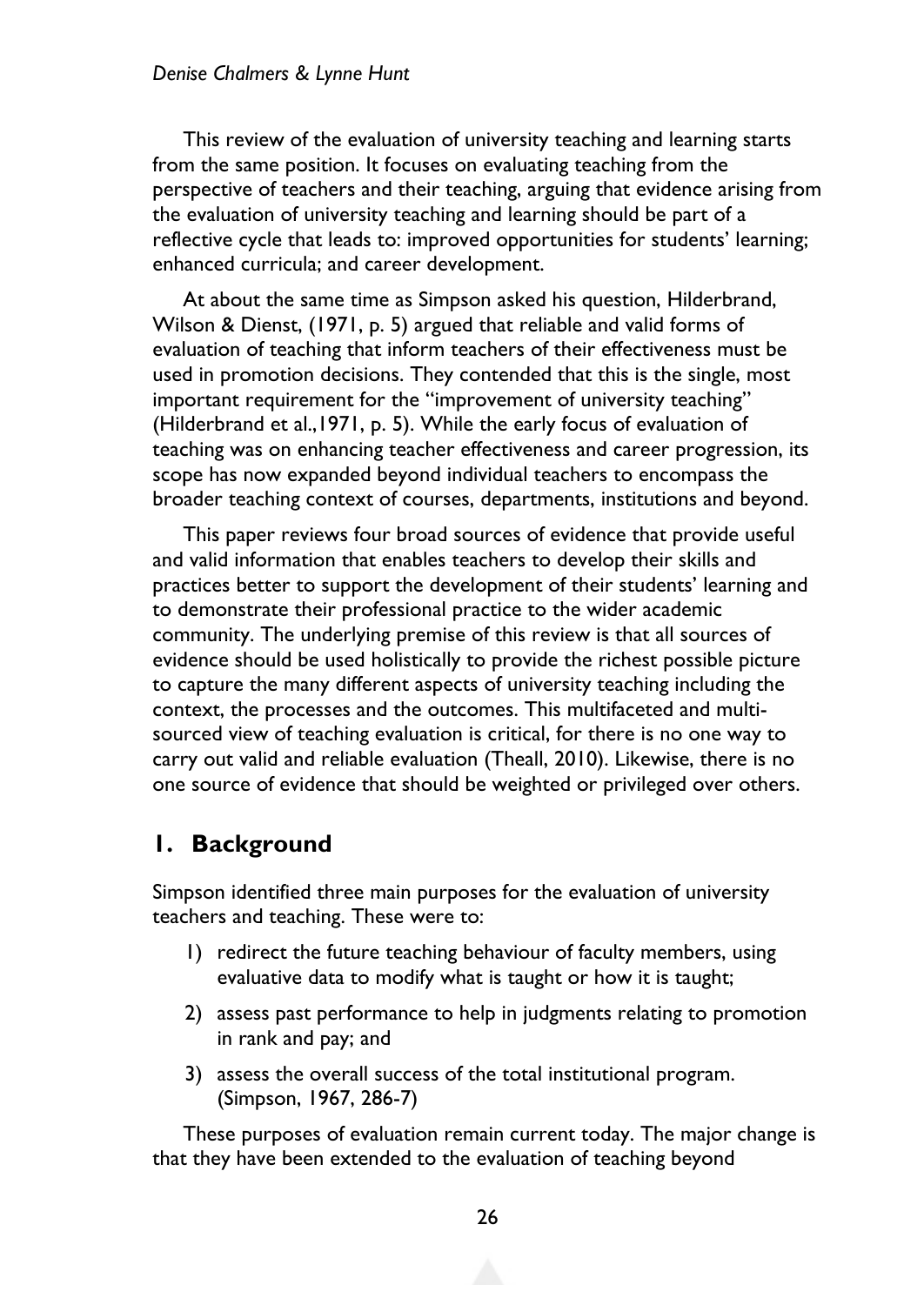institutions to sector-wide, national and international levels. Between the 1960s and1990s, institutions were considered responsible for the evaluation of teaching. However, in the 1990s, governments and their agencies started to take an interest in the quality of teaching in universities (Chalmers, 2007; Krause, 2012). Government quality assurance agencies emerged to review teaching and student outcomes in universities. For example, in 1992, the UK instituted the Higher Education Quality Council, which became the Quality Assurance Agency for Higher Education (QAA) in 1997. Similarly the Australian Government established the Committee for Quality Assurance in Higher Education in 1992. This was followed by the Australian Universities Quality Agency (AUQA) and later the Tertiary Education Quality and Standards Agency (TEQSA). This move towards external evaluation, within and between universities, included the introduction of standards for higher education, and public reporting of teaching and student outcomes (Chalmers, 2008).

The trend to increased governmental interest in university teaching, and the associated emergence of external agencies to carry out evaluation arose from greater student numbers, known as the 'massification' of higher education and the consequential increased government investment in tertiary education. Further, higher education became a significant export earner. In Australia, for example, higher education earned a record \$17.6 billion in 2014, making it Australia's fourth largest export (Department of Education and Training, 2015). Governments want to ensure the quality of the education provided and protect both the international and domestic markets by demonstrating that institutions meet the highest international standards. In addition, all students, whether domestic or international, want value for their investment of time and money. In brief, they all want to know that universities teach well and provide high quality, relevant courses.

The management and processes of university administration changed in response to the greater external scrutiny and accountability required of them, and to the need to teach increasing numbers of students. However, while university administrations and governments forged ahead in response to ever greater calls for accountability and evaluation, academic staff largely resisted. There was a clash of cultures between traditional notions of the university and corporate managerial processes of which the requirements for evaluation were seen to be a part. For example, Barnett (2013, p. 41) observed that the culture of universities lives partly "in the imagination, in the ideas, sentiments, values and beliefs that individuals hold in relation to the university … For individuals do not just think the university but they *embody* the university".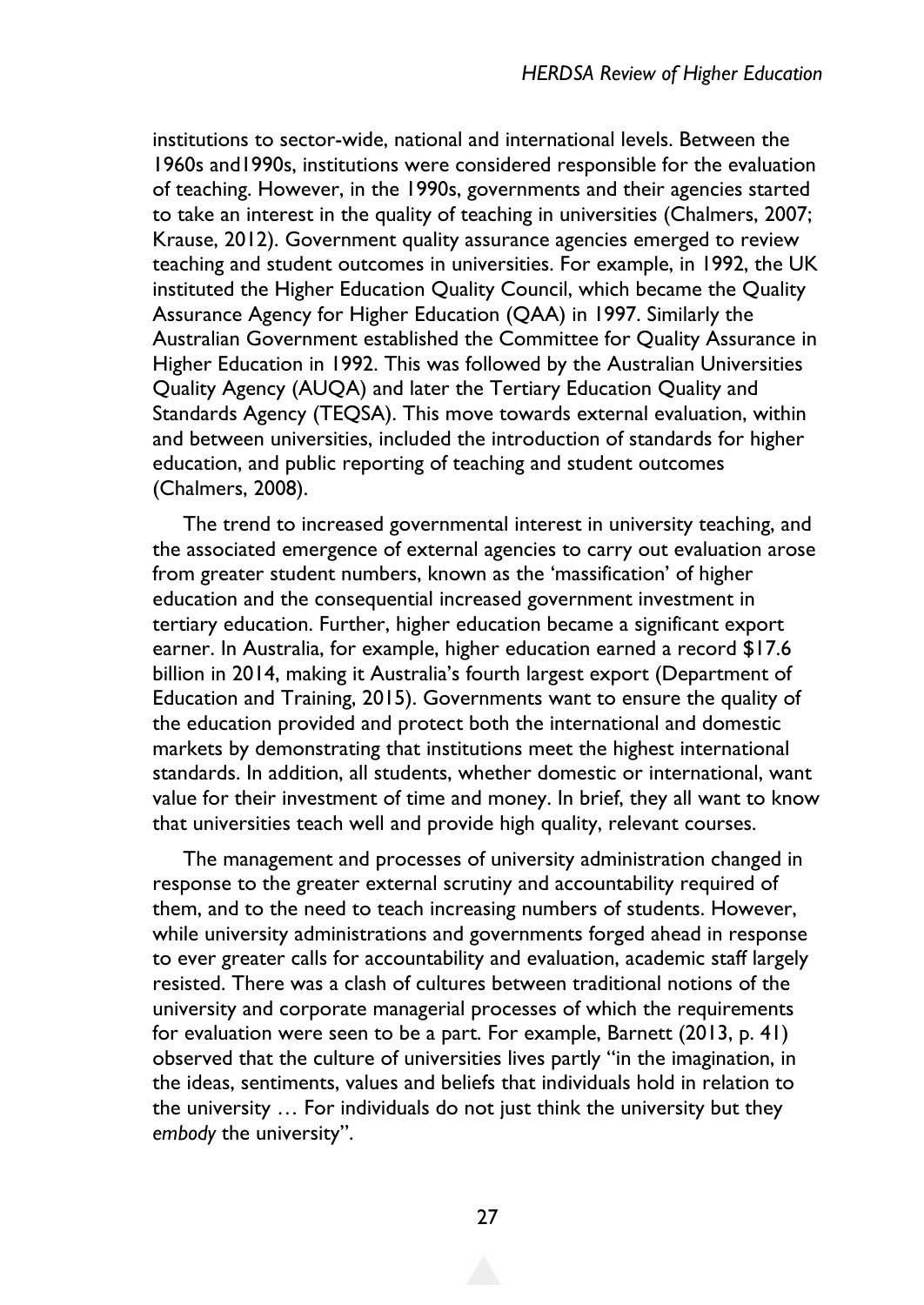#### *Denise Chalmers & Lynne Hunt*

The administrative requirement that different forms of evaluation be undertaken in such fluid, values-based and culturally diverse university settings inevitably gave rise to concerns among academics and contributed to a loss of trust in university management. These required forms of evaluation continue to be seen as surveillance and a threat to academic freedom. In this context, the multiple purposes of the evaluation of teaching became mired. This jeopardises the reflective cycle of quality improvement, which informs this review paper, because reflective quality improvement requires the active engagement of university teachers in developing students' learning, enhancing curricula, and achieving career advancement based on teaching excellence.

Reflective and meaningful cycles of teaching improvements have also been disrupted by changes in the academic workforce since the 1990s surge in the establishment of university teaching evaluation processes. Today, there are decreasing numbers of tenured academic staff and increasing numbers in teaching-only and part-time or casual teaching positions (Kezar & Holcombe, 2015; Pricewaterhouse Coopers, 2016) to the extent that up to 80% of undergraduate teaching may be carried out by non-traditional academics in many Australian institutions. The quality of teaching in universities is now largely in the hands of teachers who may have little or no access to professional development or continuity of employment – let alone career progression. Casual teachers typically have little engagement in decisions related to curriculum design or teaching practices, and have limited, ongoing engagement with students (Chalmers et al., 2003; Harvey et al., 2014; Kezar & Holcombe, 2015). This can result in tenured staff being called on to respond to students with whom they have had little contact, and with students coping with multiple teachers and, potentially, an overall fractured learning experience.

Some universities have begun to re-define their academic workforce into research-intensive and teaching-intensive positions in addition to traditional teaching-research positions (Probert, 2013). Simultaneously, they are establishing processes that rely on the systematic evaluation of all who are engaged in teaching, regardless of their role as professional or academic staff. Increasingly, a solution is seen to be in establishing more teachingintensive positions and ensuring there is an enhanced provision of professional development for all who contribute to the teaching endeavour. This has been described as the professionalization of teaching. The Office for Learning and Teaching (OLT), in Australia, commissioned two projects to develop this concept (Chalmers et al., 2014, 2015; James et al., 2015). These trends point to one of the original purposes of evaluation, namely: to demonstrate professionalism in teaching. Hence there is a window of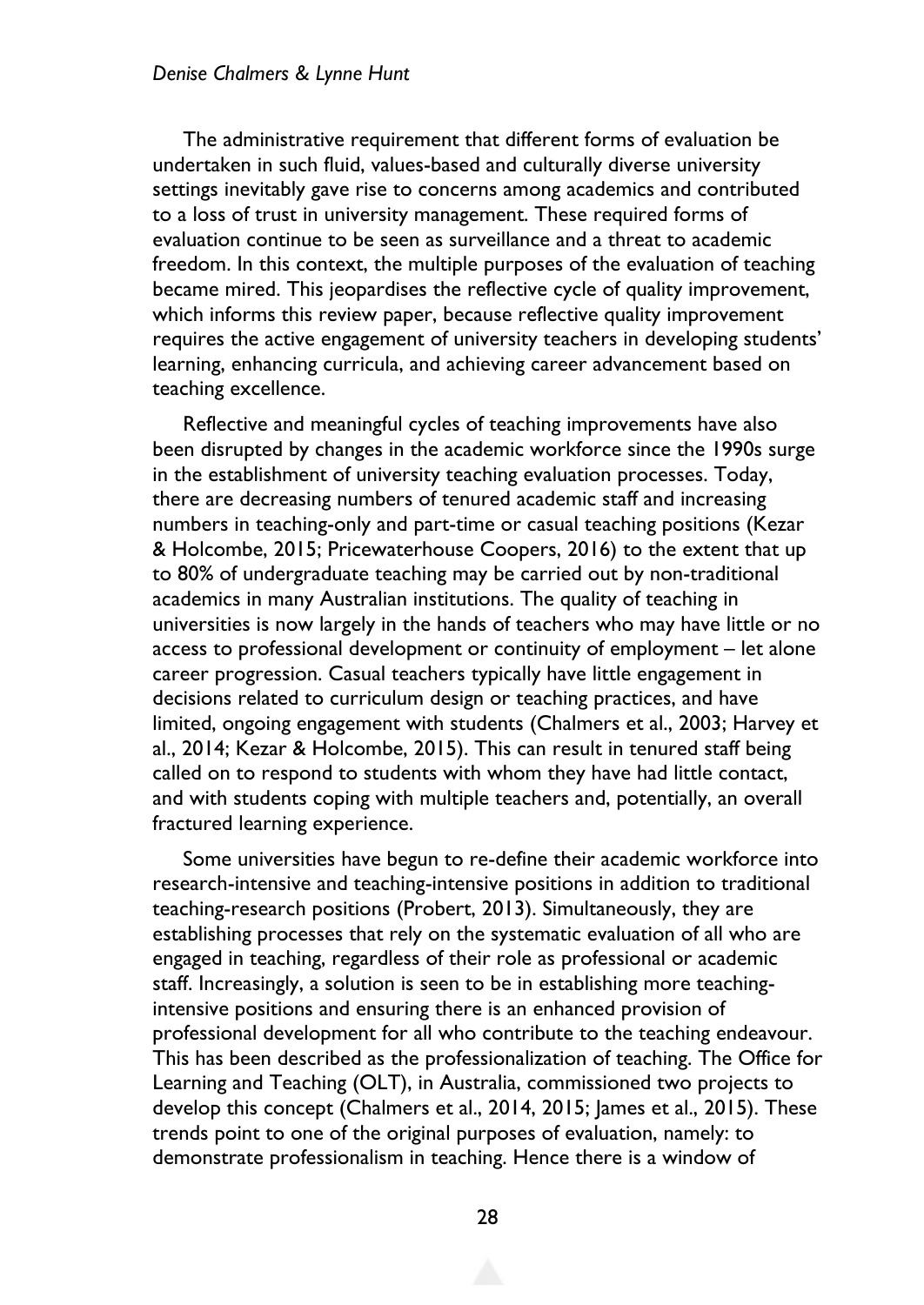opportunity for university administrations to work in partnership with teachers (whatever the terms of their employment) to establish evaluation processes that will support teachers' development and career progression.

### **2. Sources of information for evaluation**

In the 1960s, Simpson (1967) argued in favour of self-evaluation to inform teacher development. This included written self-assessments, reviewing students' achievements in and out of college, as well as input from students and work colleagues. Later, Hildebrandt et al. (1971) argued for the widespread use of surveys completed by students and peers to provide comparative information to inform judgements associated with career advancement. Berk (2005, 2014) has long advocated for the use of multiple strategies, drawing on multiple sources, to inform on teaching effectiveness. He lamented that there has been little uptake of many of them. Smith (2008) subsequently synthesised much of this earlier work in a 4-Quadrant (4Q) approach to evaluation, to inform teachers and professional development programs.

Braskamp (2000) argues for a holistic approach noting that we need to consider the "teacher and teaching, and the learner (student) and learning" (p. 20) as the building blocks for evaluation. These four building blocks were adopted as the key elements of the *Dimensions of Teaching Quality Framework* (Chalmers, 2007, p. 99) because they ensure that university teachers are understood in the context in which they work. They are part of an enterprise with colleagues, and a core component of an institution in assuring quality. In similar vein, students are learners engaged in the enterprise of learning that takes place in a complex and multifaceted context. These same building blocks frame the following discussion of the sources of information for evaluation (Figure 1).



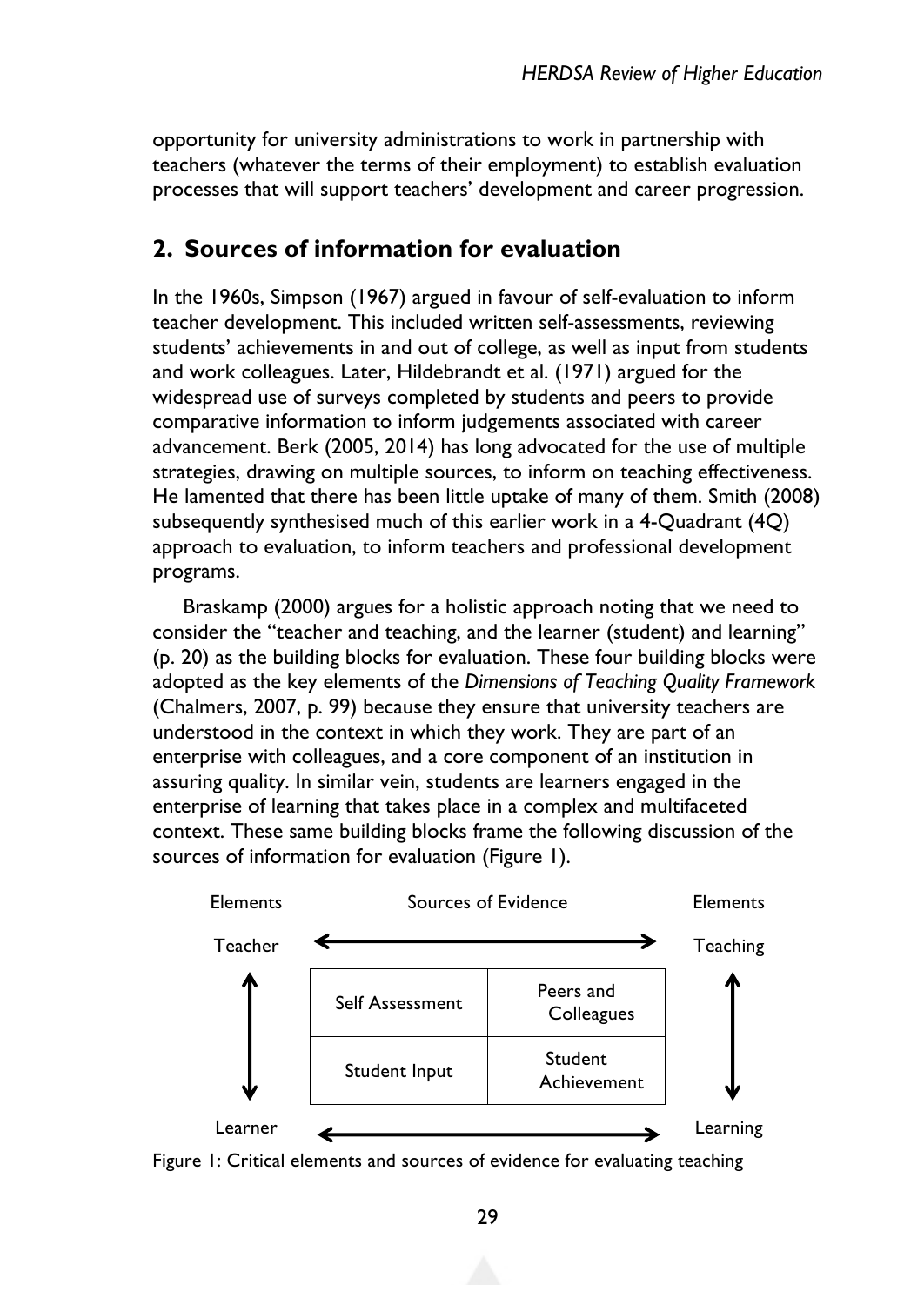The four sources of evidence—student input, student achievement, peers and colleagues and self-assessment—have been identified as appropriate for the evaluation of teaching for more than half a century, and considerable work has been devoted to identifying tools and processes to collect information. However, there remains ongoing debate among teachers and administrators about their validity, reliability and suitability in providing useful information to inform the evaluation of university teachers and their teaching.

We argue that all four sources of evidence should be used holistically to provide the richest possible picture to capture the many different aspects of university teaching including the context, the processes and the outcomes. This multifaceted and multi-sourced view of evaluation of teaching is critical if we are to carry out valid and reliable evaluation (Theall, 2010).

#### **Input from students**

Input from students refers to matters such as student feedback, perception surveys, and a range of formal and informal information that is collected from students about their experiences of learning and teaching.

#### *Student feedback surveys*

Historically, student feedback surveys in Australia have been used to provide information to individual teachers for developmental, appraisal and accountability purposes (Moses, 1988). Prior to the mid-1980s, individual teachers and departments sought student input through administering their own surveys. However, these were not particularly trusted, nor were they systematically administered (Moses, 1988). In the late 1980s, Australian universities began to establish whole-of-university approaches to student feedback, normally administered through central university departments. The University of Sydney's 'Students' Evaluation of Educational Quality' (SEEQ), developed by Marsh in 1984, and the University of Queensland's student feedback survey, were highly influential across Australia (Davies et al., 2009) in terms of the questions, structure, and process of administration<sup>1</sup>.

Surprisingly little has changed. Current student feedback surveys of teaching retain a similar structure and focus across most universities. Two reviews of Australian university student feedback surveys (Barrie et al., 2008; Davies et al., 2009) found that all Australian universities had an established student feedback survey about teaching, with the data used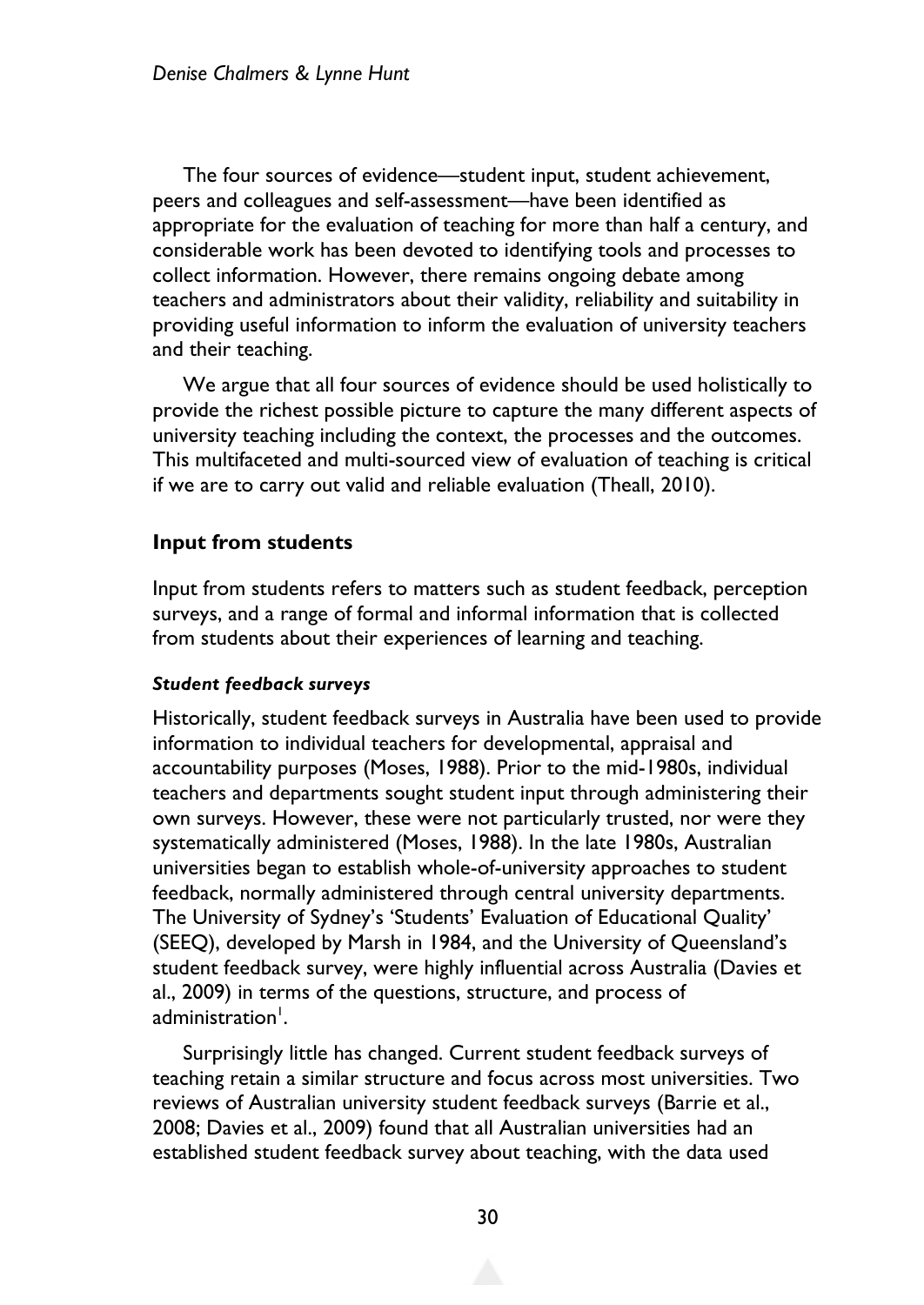primarily to inform the individual teacher's improvement and development. In addition, at the teachers' discretion, it could be used as a source of evidence for performance review and promotion. Initially, many universities restricted access to teaching data, reserving it solely for the personal use of individual teachers. This was largely in response to the distrust of teachers regarding the use of this information for management purposes. The strategy of limited access also responded to doubts about students' capacity to judge teaching. Restricted access to student feedback about teaching is now lessening because of the greater centralised management of data and the growth of teaching and learning analytics (Alderman et al., 2012; Siemens et al., 2013).

Today, student feedback surveys are routinely administered centrally and through learning management systems. Utilisation of standard communication processes is particularly important with the increase in casual and part-time teachers (Kezar & Holcombe, 2015; Pricewaterhouse Coopers, 2016). Although this increases opportunities for students to provide feedback on all subjects in which they have enrolled, it can potentially disconnect the immediacy of teachers seeking feedback and responding to it. This does not have to be the case—as demonstrated by Hunt and Sankey (2013)—with the thoughtful use of learning management systems and appropriate processes that close the loop on evaluation by providing feedback to all students.

In the 90 years since the publication of the first report on student feedback of teaching by Remmers and Brandenburg in 1927, there have been several thousands of research studies about them. A common conclusion is that student feedback is most effective when it is used for: reflection and improvement by the teachers involved in teaching the subject; for improving the program of study by the course coordinators, and for reporting back to the students in a timely manner (Nair et al., 2008). Comprehensive and rigorous research and meta-reviews of these thousands of studies (See Abrami, et al., 2007; Marsh, 2007; Spooren et al., 2013) conclude that student evaluation of teaching is:

- $\blacktriangleright$  multi-dimensional
- $\blacktriangleright$  reliable and stable
- **P** primarily a function of the instructor who teaches a course rather than the course that is taught
- $\blacktriangleright$  relatively valid against a variety of indicators of effective teaching
- $\blacktriangleright$  relatively unaffected by a variety of variables hypothesised as potential biases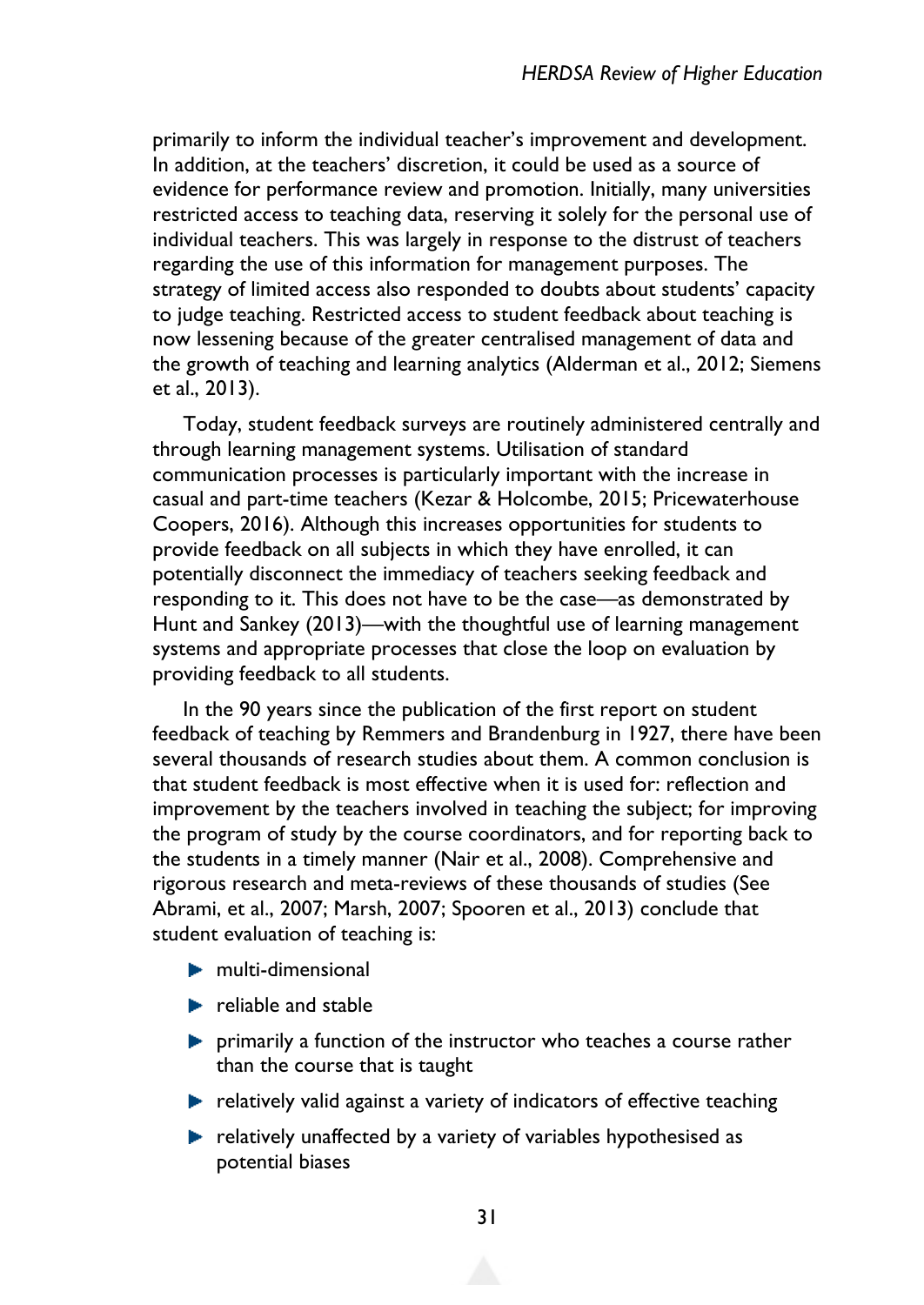$\blacktriangleright$  seen to be useful by faculty as feedback about their teaching, by students for its use in course selection and by administrators for use in personnel decisions (Marsh, 2007, p. 319)

Abrami's et al. (2007) review of student feedback concluded that, while student ratings should not be used indiscriminately for summative decisions about teaching effectiveness, particularly when drawing on specific teaching dimensions, global items have demonstrated high validity and can be confidently used for summative decisions (p. 432). It is, therefore, perplexing that a significant number of teachers and administrators remain sceptical of the validity of student evaluations of teaching, particularly as universities are communities of scholars educated to rely on evidence-led conclusions. This is especially the case when it is used to inform decisions about teaching performance and career progression (Surgenor, 2013). With such a significant body of research, why does commentary about the biases and unreliability of student feedback persist? It would appear that the majority of university administrators and academics remain unaware of the massive body of research and substantiating evidence (Surgenor, 2013).

Outside of individual institutions, the usefulness of information gathered from student feedback surveys is limited. As Barrie et al. (2008, p.103) noted, such surveys "have remained idiosyncratic institutional practices, developed within universities and operating independently of any national system and usually without reference to each other". In a subsequent review, Alderman et al. (2012, p. 271) agree, "Australian universities continue to develop individual approaches, which demonstrate considerable variation in question topics, wording and rating scales and ways the information is gathered, interpreted and acted on". As a consequence, the use of surveys outside of the institution is limited if the intention is to benchmark and compare with other institutions. Alderman et al. (2012) argue for the need for universities to work cooperatively together to develop a framework for evaluation in which "a valid, reliable, multidimensional and useful student feedback survey constitutes just one part of an overarching approach to the evaluation of teaching. Such an approach can inform not only the teacher but disciplines, institutions and allow for benchmarking across institutions" (Alderman et al., 2012, p. 271). National student feedback surveys have been developed to fill this void, for example, the Course Experience Questionnaire (CEQ) in Australia has been administered nationally to all graduating students since 1993, and the University Experience Survey (UES) administered to enrolled university students since 2012. International examples are the National Student Survey (NSS) in the United Kingdom and the National Survey of Student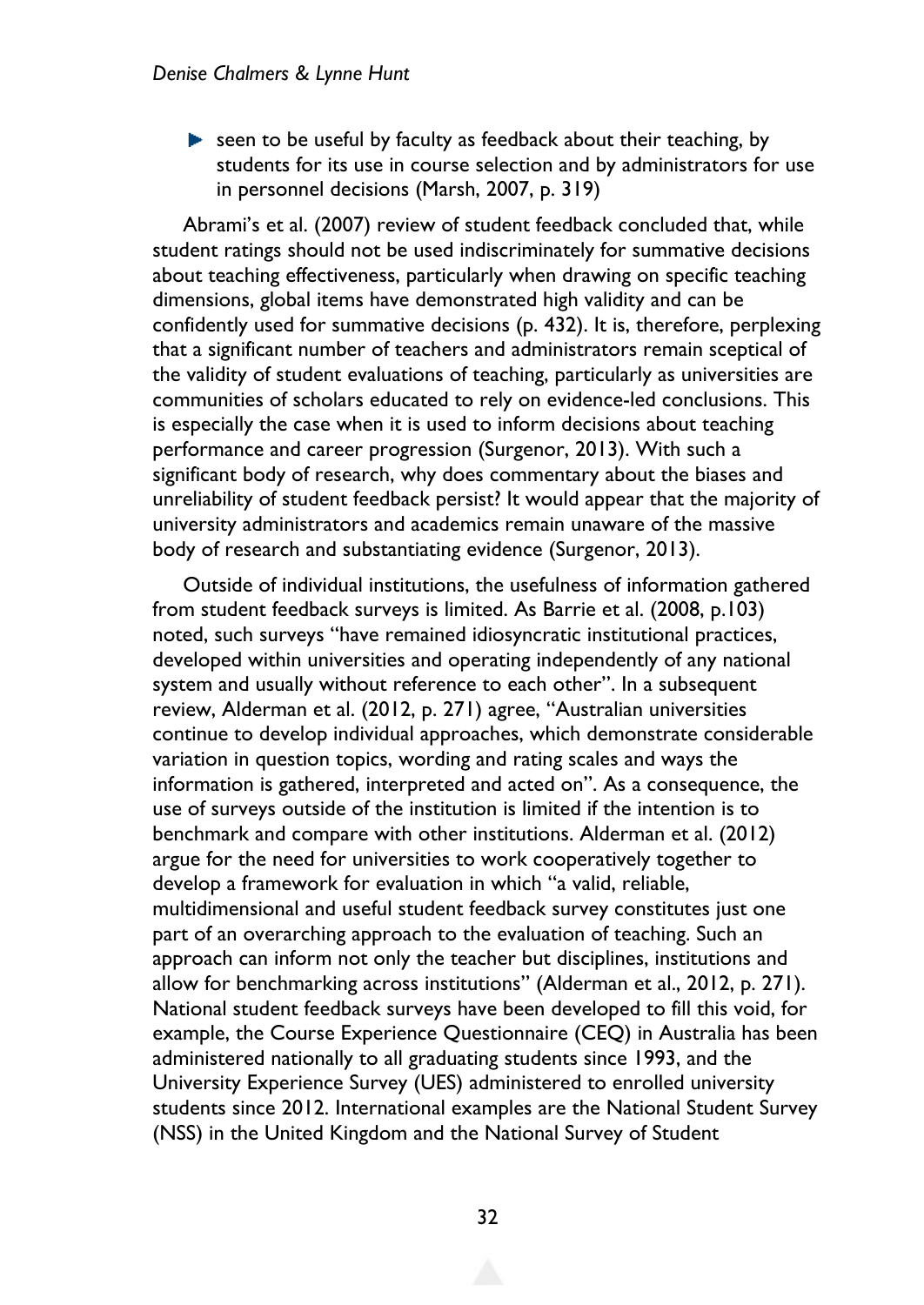Engagement Survey (NSSE) in the United States of America (Chalmers, 2007; Wilson et al., 1997)

#### *Informal feedback from students*

There are many informal sources of student feedback in addition to standard university surveys including: teacher-administered student surveys on student engagement (standardised and/or teacher generated); responses to in-class polling or anonymous feedback on a particular teaching approach undertaken through the semester; and unsolicited feedback from students (both positive and negative). More formally, the teacher can seek input from students through group interviews, or by encouraging students to nominate a class representative and regularly seeking their comments. Alternatively, student opinion can be gleaned from focus groups on a particular aspect of teaching or the curriculum, or by setting up a system of anonymous student feedback throughout the subject, and scanning student discussion, logs and journals. These provide different opportunities for students to reflect on their experiences of learning and for teachers to reflect on their teaching practices and inform their development as teachers.

Some institutions restrict input from students to institutional surveys only, or they place greater weight on formal surveys in the mistaken belief that these are the only valid and reliable source of student input. This does a disservice to teachers and their students. Formal and informal inputs from students are all valid sources of information that add richness to standard survey data and should rightfully be included in multi-source, multidimensional evaluations of university teaching. However, student feedback cannot provide an assessment of teaching content, pedagogical practice or ethical standards of practice—these dimensions of teaching are best assessed by peers and colleagues.

### **Peers and colleagues**

Half a century ago, Simpson (1967) and Hildebrand (1971), identified peers and colleagues as legitimate and valuable sources of information about teachers and teaching. Despite this long period of advocacy, peer assessment for both formative and summative purposes was largely neglected until the mid-1990s. Shulman (1993) noted that, unlike communities of research, there is no comparable community of teachers within which ideas and experiences of university teaching could be exchanged: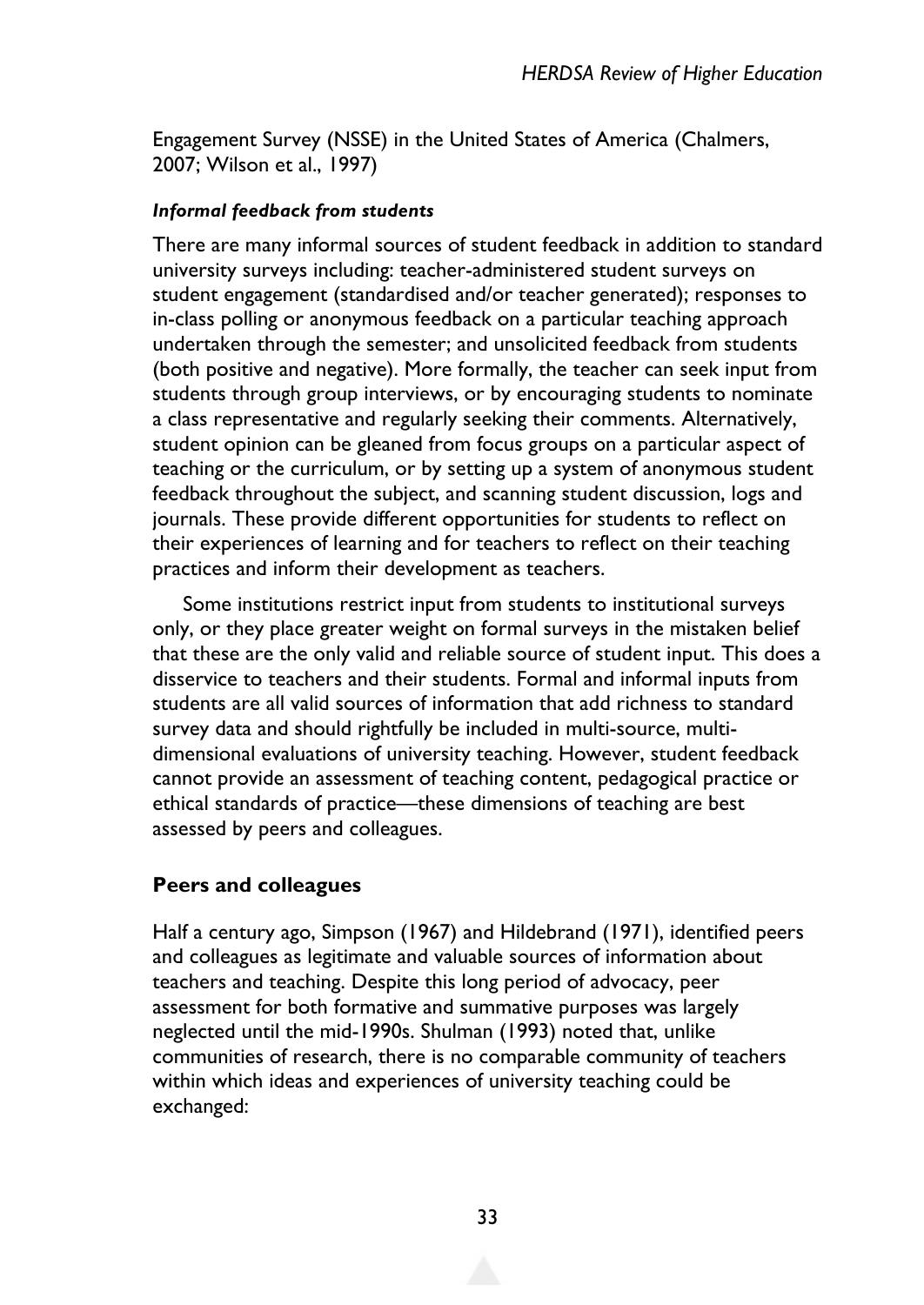We close the classroom door and experience pedagogical solitude, whereas in our life as scholars, we are members of active communities: communities of conversation, communities of evaluation, communities in which we gather with others in our invisible colleges to exchange our findings, and methods and our excuses. (Shulman, 1999, p. 24)

He argued that we: "need scholarship that makes our work public and susceptible to critique. It then becomes community property, available for others to build upon" (Shulman 1999, p. 16). Atwood et al. (2000) agree, noting that teaching should be like any other scholarly activity—a shared community property. Their argument is that the driver of peer review is not associated with teaching deficiencies. Rather, it is associated with the invisibility of teaching. They conclude that the responsibility to document, share, and seek critique and feedback that is taken for granted in research work, is not evident in university teaching.

The reluctance to accept the value and legitimacy of peer review of teaching remains: "It is a remarkable feature of higher education—until recently—that the processes relating to teaching and learning have not traditionally been subject to formal processes of peer review" (Gosling, 2014, p. 14).

That peers should be considered as a source for the evaluation of teaching has been as contentious as using input from students to evaluate university teaching. A common objection is that peer review is a form of surveillance that risks undermining academic freedom. This goes to the heart of the different purposes of peer review. For example, Chism (2007, p. 5) distinguished between peer review that provides formative evaluations through which teachers are provided with information used to improve teaching. This can be offered confidentially and may be "informal, ongoing, and wide-ranging". In contrast, summative evaluations are used to make personnel decisions associated with hiring, promotion, and merit pay. Informal evaluations by peers, while not necessarily welcomed, are generally considered to be more acceptable than summative peer evaluations. Despite academics' reservations about peer review, Braskamp (2000) argues that peers must be a part of both formative and summative evaluation of teaching because

> only faculty collectively have the experience and standards of scholarship that are both credible and useful to individual faculty. Peer evaluation does not violate academic freedom, but instead provides one of its best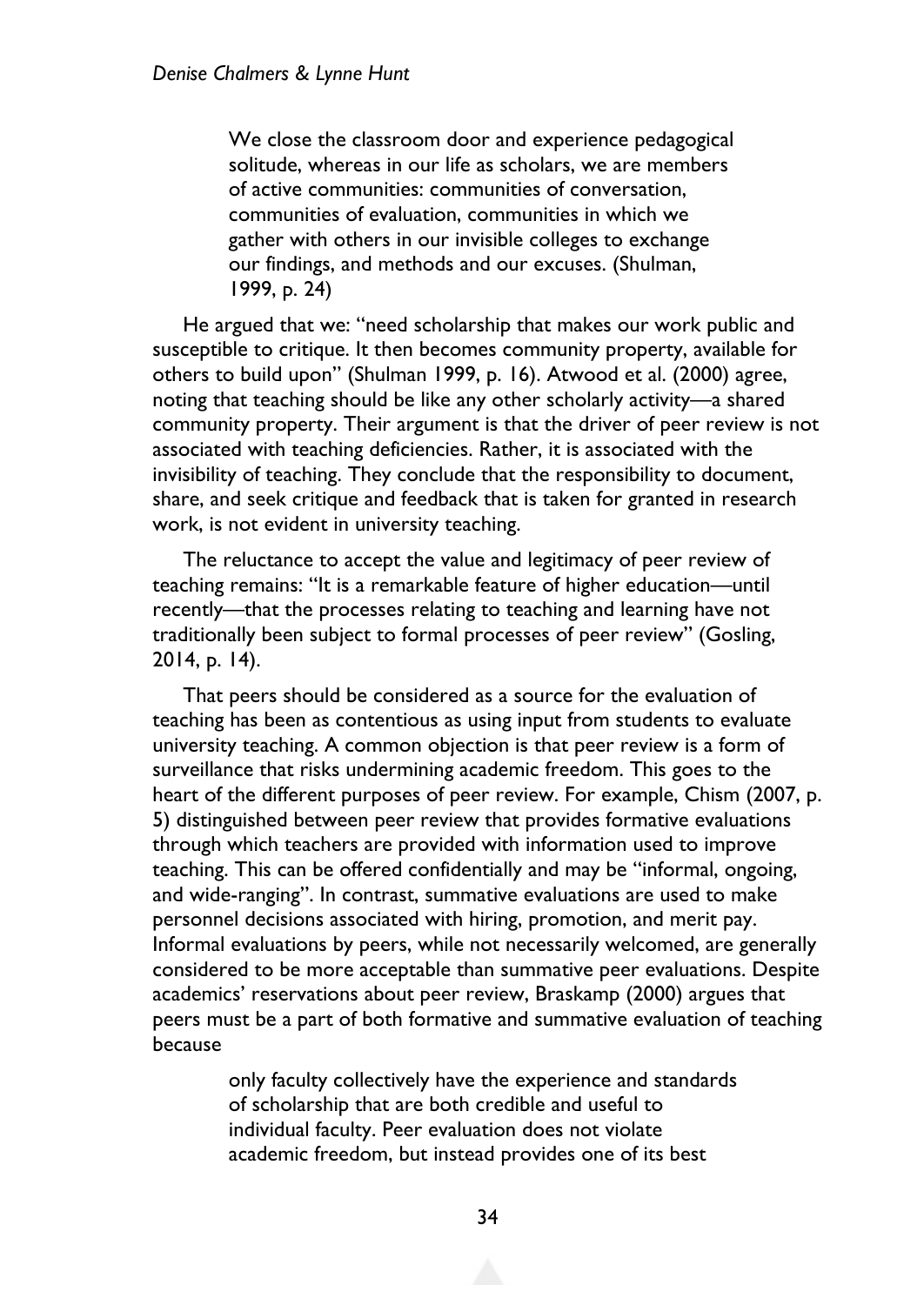defences. Judgment by peers is essential if faculty desire to enjoy their relative autonomy and self-governance. (p. 27)

Braskamp makes a key point in regard to the professionalization of teaching because peer review is a core academic process. Failure to open up the academy of teaching risks the very autonomy and self-governance to which academics appeal as a reason to resist the evaluation of their teaching.

Sachs and Parcell (2014) describe the dilemma faced by institutions that want to incorporate peer review of teaching for routine use for both development and judgement purposes.

> An informal chat over coffee between colleagues on improving assessment tasks, engaging large cohorts or innovative approaches to online pedagogy is clearly not an opportunity for management to monitor or control staff. It is only ever systematically supported peer review that can sensibly be perceived as a potential instrument of managerial control. This creates something of a dilemma. On the one hand, formal, systemically supported peer review can be viewed suspiciously leading to academic staff only engaging at the most perfunctory levels. The result is a system that fails to support enhancement. On the other hand, highly informal peer review is by its very nature almost impossible for universities to systematically support. The result is piecemeal improvements that are unsustainable. (p. 3)

Despite the fact that peer review is an effective way to provide feedback on learning and teaching and a useful strategy for academic development (Bell, 2005; Bell & Cooper, 2013; Nash et al., 2014), it is not widespread in Australian universities, nor is it systematically fostered or supported by policy frameworks (Harris et al., 2008). It is not considered to be a valuable development activity in which to engage, despite the evidence that it has been shown to be effective in enhancing the quality of teaching (D'Andrea & Gosling, 2005).

Peer review of teaching extends beyond classroom observations to different aspects of teaching. For example, the University of Western Australia recommends 10 dimensions of teaching as suitable for peer review, only one of which is observation of classroom practice. The other aspects of teaching include course and unit content; teaching and learning strategies; learning materials and resources; assessment practices; management; leadership roles; evaluation of teaching; scholarship related to teaching; and postgraduate supervision.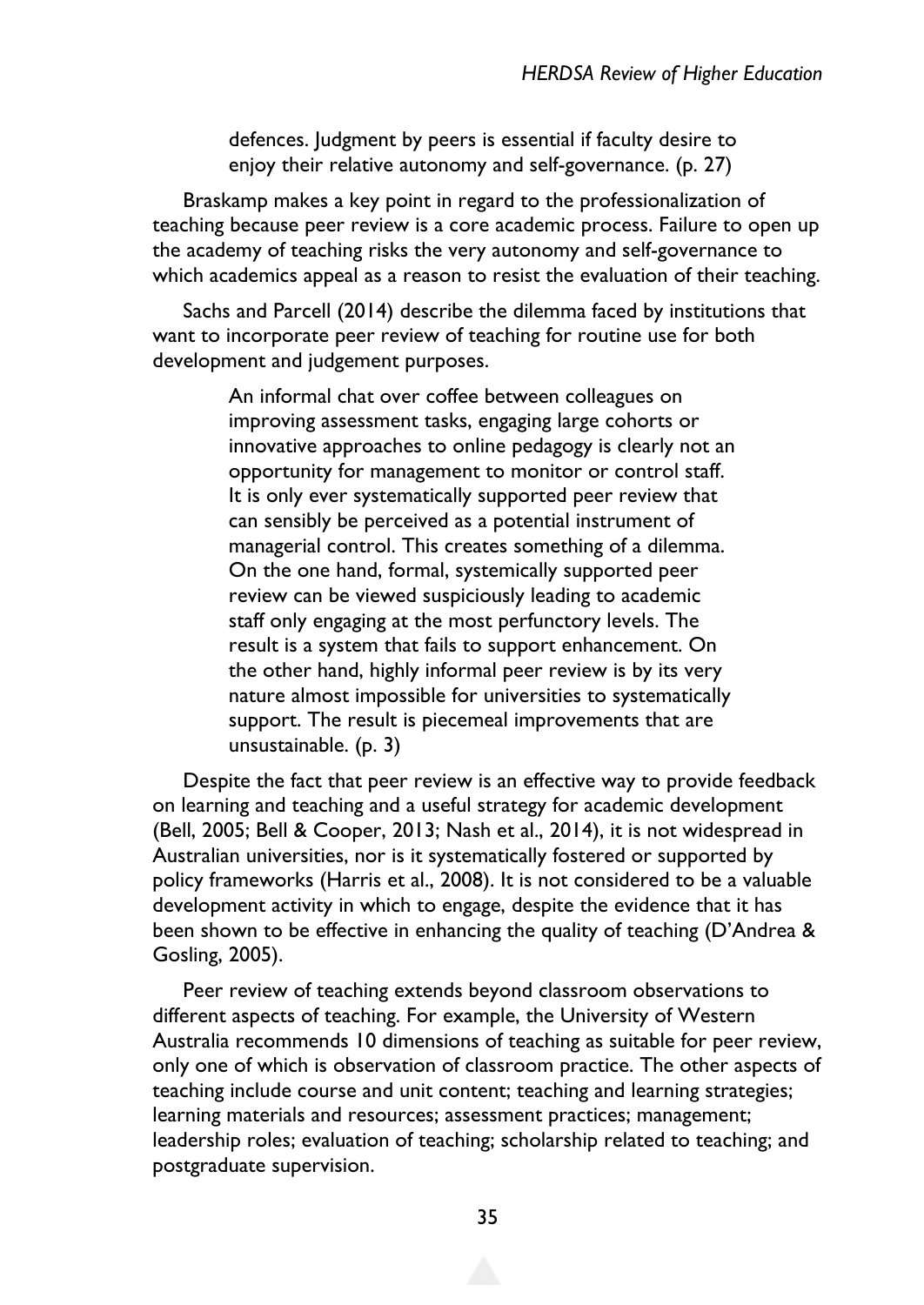#### *Denise Chalmers & Lynne Hunt*

A teaching excellence framework developed to clarify expectations and types of evidence for teachers at different levels of appointment (Chalmers et al., 2014) identifies several aspects of teaching that are suitable for peer review. At the first levels of appointment, such as associate lecturer and lecturer, teachers might be expected to provide evidence that they have sought and responded to formative peer feedback to demonstrate that they are developing their teaching practices and appropriately supporting their students' learning. This formative/developmental engagement in peer review would normally be documented and reported in a teaching portfolio to inform the performance review process. It is predominantly at the higher levels of appointment that teachers would seek to be reviewed for a summative evaluation of different aspects of their teaching when applying for a promotion or teaching award. The teaching portfolio or dossier developed to document teachers' evidence and achievements itself relies on peer evaluation for its assessment (Hubball & Clarke, 2011).

Increasingly, peer review is required by institutions to support claims for teaching quality in performance review and applications for promotion. Where teachers must be peer reviewed, it is typically through a process of performance appraisal where supervisors monitor and provide feedback on staff performance (Blackmore & Wilson, 2005). This method of appraisal is described by Gosling as the "managerial approach" (Gosling, 2002). This process tends to be built around performance checklists, peer review of materials, accessibility of materials and availability of facilities for student interaction (McKenzie, 2011). It can involve classroom visits from senior academic managers, quality auditing teams or academic developers (Hammersley-Fletcher & Orsmond, 2004; McKenzie, 2011). Unsurprisingly, such top-down peer observation of classroom teaching behaviours has been found to increase anxiety (Bell, 2005)—described as a process "to be endured" (Blackmore et al., 2005, p. 227).

Several Australian national peer review projects have been supported over the past 15 years (Harris et al., 2008; Nash, et al., 2014; Sachs et al., 2013). Mostly, these have focused on peer review for teacher development and enhancement within an institution. A further two projects focussed on peer review for enhancement in online teaching contexts within and across institutions (McKenzie et al., 2011; Sachs et al., 2014). Crisp et al. (2009) trialled: *Peer Review of Teaching for Promotion Purposes* across four universities. It considered both intra-institutional teacher observation and external peer review of documented evidence. They concluded that "summative peer review of teaching has the ability to improve both the status and the quality of teaching at tertiary level, by encouraging the promotion of exceptional teachers and academics engaged in the scholarship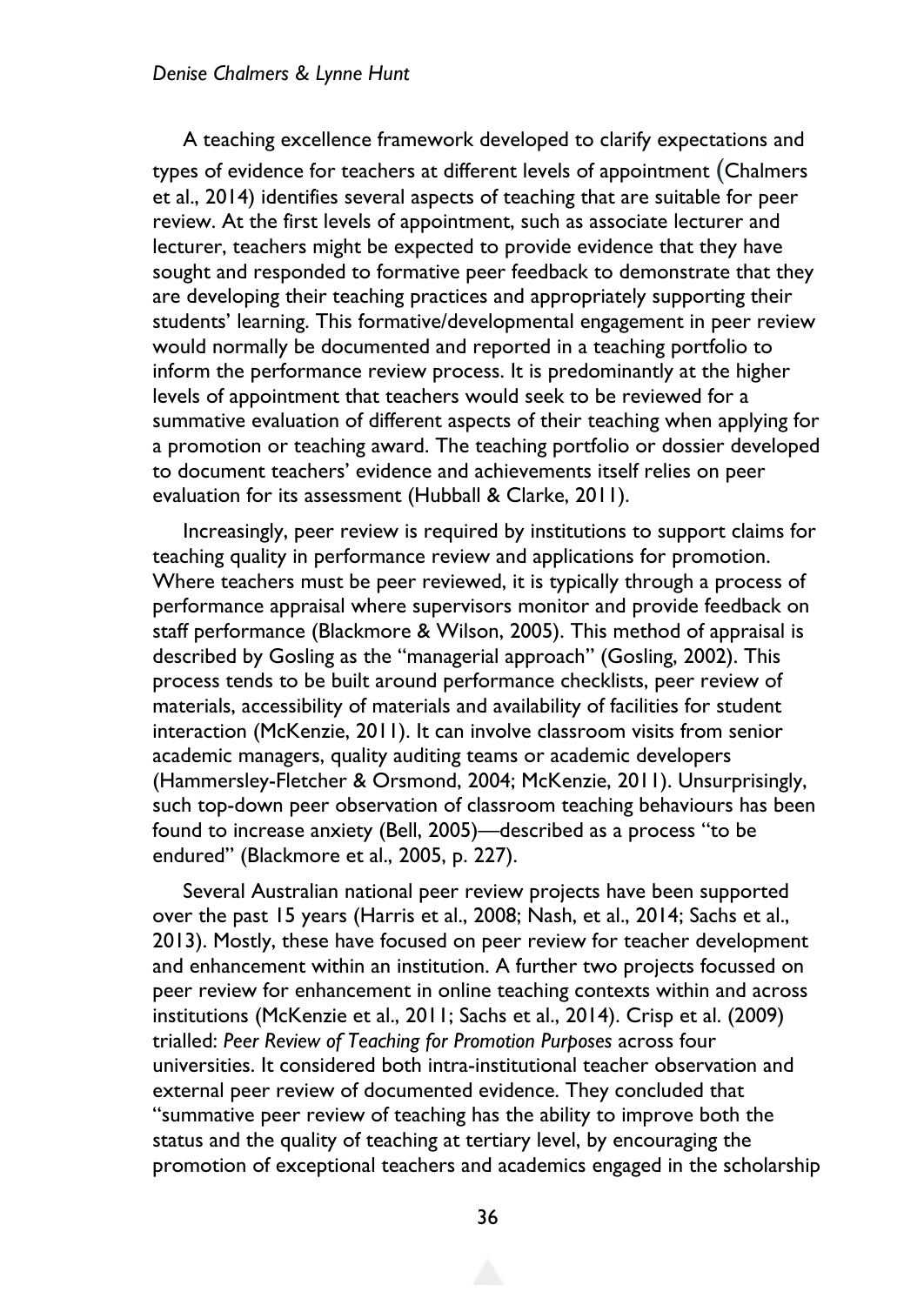of teaching at all levels" (2009, p. 5). They recommended that "for a summative peer review of teaching program to be successful, peer reviewers must be trained and experienced" (2009, p. 5).

In Australia, Curtin and RMIT universities have established a pool of trained peer reviewers who can be called on to provide informal, formative peer review for developmental purposes and, at the teachers' instigation, summative review. Initiatives such as these provide both institutional management and teachers with confidence in the peer review process and in the information it provides for developmental and judgemental purposes within an institution. However, to date, there has been little progress made in establishing and training a pool of teaching and learning experts external to the university, who can be called on to review teaching portfolios against institutional or external criteria for performance review and promotion purposes. The National Teaching Fellowship program of activities is now addressing this issue (Chalmers, 2016). The Higher Education Academy (HEA) Fellowship recognition program in England already provides an example of external peer review against a national standard of teaching.

Peer-review models and practices are not readily transferrable between institutions. They really need to be tailored to the needs and circumstances of particular institutions, disciplines, and curricula contexts. If they are to be successful, they must be fully supported by leadership at all levels of the institution, informed by a scholarly, developmental approach, integrated within a broader context of institutional and program-level reform initiatives, and recognised as providing critical, valid evidence for administrative decision-making about the effectiveness of teaching practices for tenure, promotion and/or teaching award adjudications (Hubball & Clarke 2011, p. 24).

Successful peer review models incorporate a focus that extends beyond individual teachers to include team and collaborative teaching in a range of teaching contexts (tutorial, laboratory, practicum, field, studio, on-line) as well as expanding the range of dimensions for review beyond classroom observation. Additionally, they incorporate casual and contract teachers in formative and developmental processes that recognise their value and contribution to the institution and to students' learning.

#### **2.3 Student Achievement**

The evaluation and benchmarking of student achievement falls into the learner-learning dimensions of Braskamp's model (2000). The inclusion of student achievement as a measure of teaching effectiveness began seriously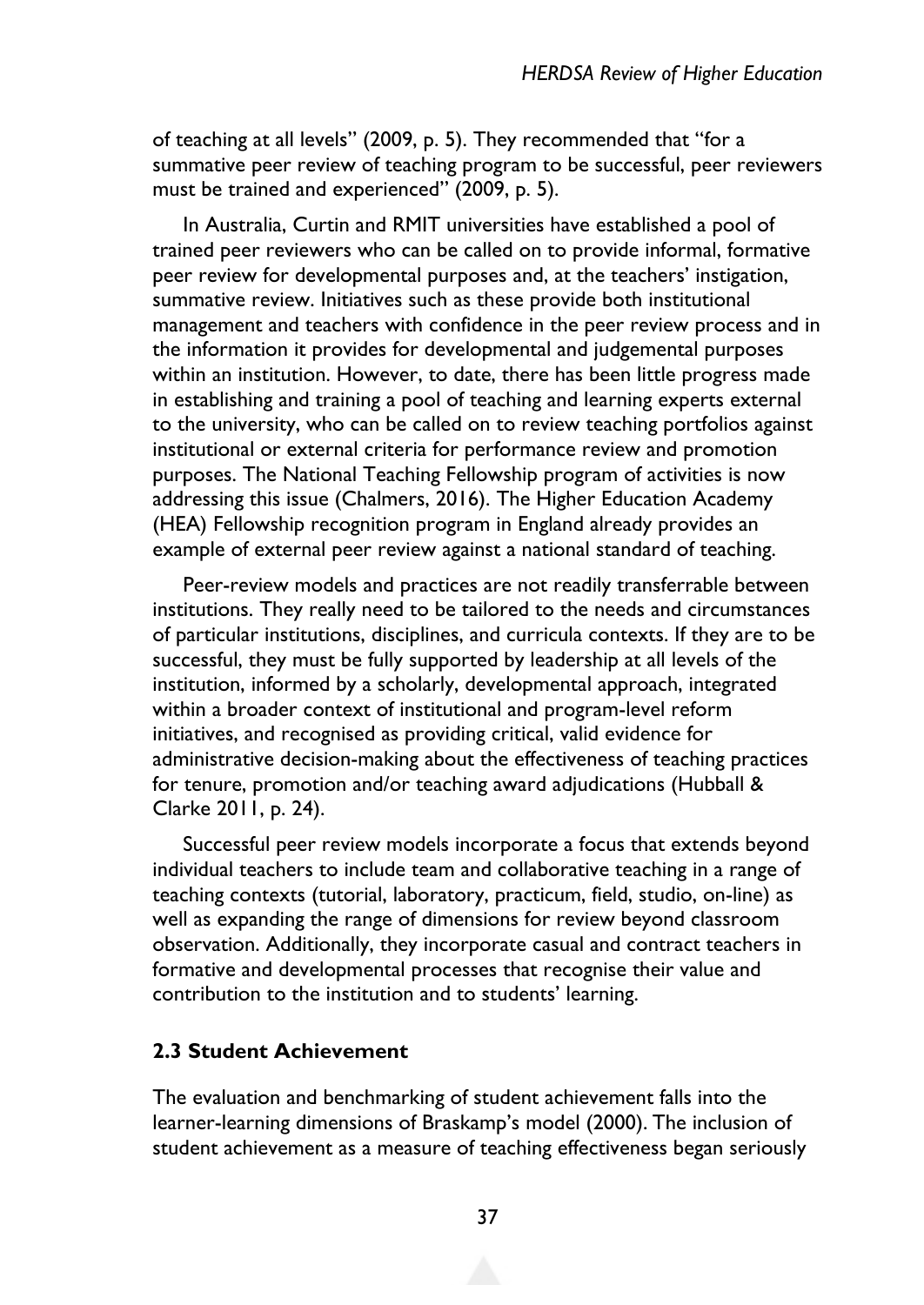with the paradigm shift in the mid-1990s when the focus moved from what the teacher was doing to what the student was doing (Barr & Tagg, 1995). This was facilitated by different ways of gathering assessment data on student learning (Angelo & Cross, 1993) and has gained impetus from contemporary trends in learning analytics. However, the validity of some of the proxies used in learning analytics might be questioned in terms of the extent to which they are representative measures of students' learning outcomes as distinct from student activity.

What teachers can claim as evidence of student learning is confounded by issues of students' motivation, engagement and ability which are such influential factors in learning outcomes. Whilst it might seem reasonable to ask, "If there is no learning, has there been any teaching?" (Theall 2010, p. 86), in evaluative terms it raises the question whether students' failure to learn can be attributed to their teachers? Conversely, if students demonstrate outstanding learning, can that be attributed to teachers? According to Trigwell (2001, p. 65), there is a rich body of research which shows that good teaching is related to high quality student learning. He notes that the extent to which teachers and teaching behaviours are orientated to student learning can be evidenced and documented. For example, a student learning orientation is identifiable by the way in which teachers, or teaching teams, plan the course, design the assessment, provide feedback, and structure the program of learning.

The evidence of teachers' orientation to student learning is verifiable by peers, student input and self-assessment. The triangulation of these different sources of evidence for a student orientation provides valid indications of teachers' contributions to students' achievements. Claims for contribution require moderation in terms of the level of responsibility a particular teacher has for the course and curriculum, and for the setting and provision of feedback on the assessment tasks. Further moderating factors might include the extent to which a teacher either lectures and tutors or only lectures. Another factor might include whether a teacher manages tutors and provides oversight of their teaching or whether she or he develops and manages significant online learning experiences.

Different aspects of student achievement might be claimed as evidence of success by the teacher or the teaching team depending on their role and responsibilities in the oversight, design and management of a course or program of study. These might include:

*Student progression*. The proportion of students who progress from first to second year, or from third year into honours or postgraduate study, may be an indicator of student achievement. If benchmarked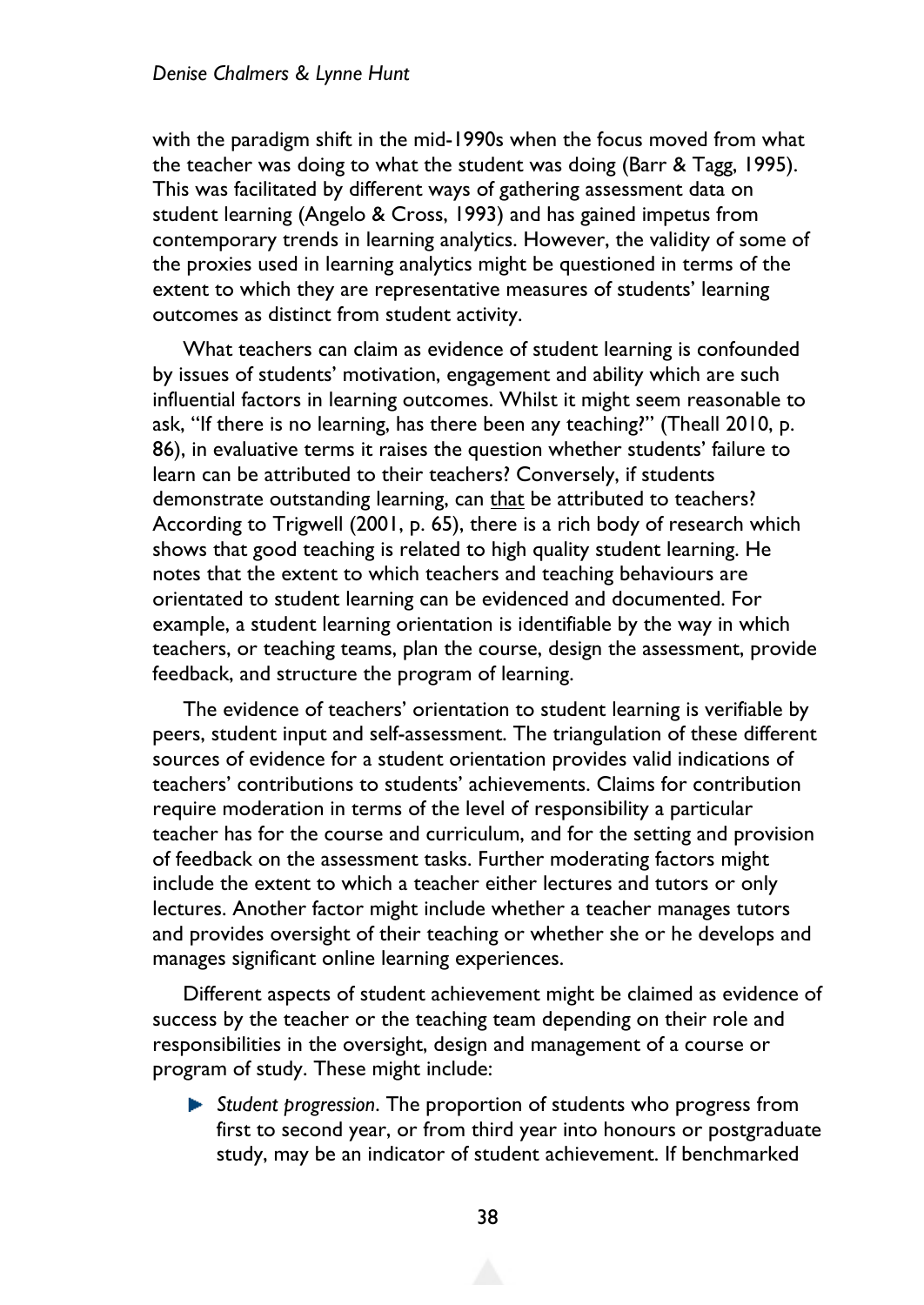over time or with comparable courses, any improvements can provide evidence of teaching effectiveness. Similarly, evidence may be gleaned from the outcomes of any special interventions to enhance student progression. Reducing course failure rates is another example of evidence, but this needs to be treated cautiously, because it might be claimed that standards of achievement have been lowered in order to improve progression rates.

- *Student employment outcomes*. Teachers can claim evidence of successful graduate employment rates when a course has instituted a work integrated learning program if they have: designed a course that develops graduate capabilities; built relationships with employers and provided strong links to employers for their students; high levels of student employment following graduation; or if they have evidence that the course is well regarded by employers for the quality of their students. The Graduate Destinations Survey, which forms part of the Australian Graduate Survey, provides a nationally recognised source of information about employment outcomes.
- *Externally verified learning achievements*: Universities have a long tradition of using external examiners to appraise postgraduate theses and dissertations. Their comments can provide evidence of success for supervisors. Similarly, workplace supervisors of students on work placements or practica can provide feedback on the readiness of students for engagement in the placement or on the skills they have demonstrated. Evidence of successful teaching and supervision is strengthened if records of student achievements can be demonstrated over time and with a number of students.
- *Student grades*: Changes in grades attained by students may be evidence of teaching quality, particularly if these are sustained over time and involve some process of moderation or verification.
- *Graduate attributes*: Attainment of graduate attributes or capabilities can be identified through student self-reporting, and the CEQ teaching scale. For other strategies see the Assuring Graduate Capabilities website (Oliver, nd).
- *Student self-reported learning gains*: Students can reliably report on aspects their learning through self-assessment, learning journals or surveys in which students rate their learning gains and knowledge (Ross, 2006; Falchikov, 2005; Falchikov & Boud, 1989).
- *Evidence of learning*: Evidence of changes in learning or standards of learning can be gathered through the use of pre-post testing of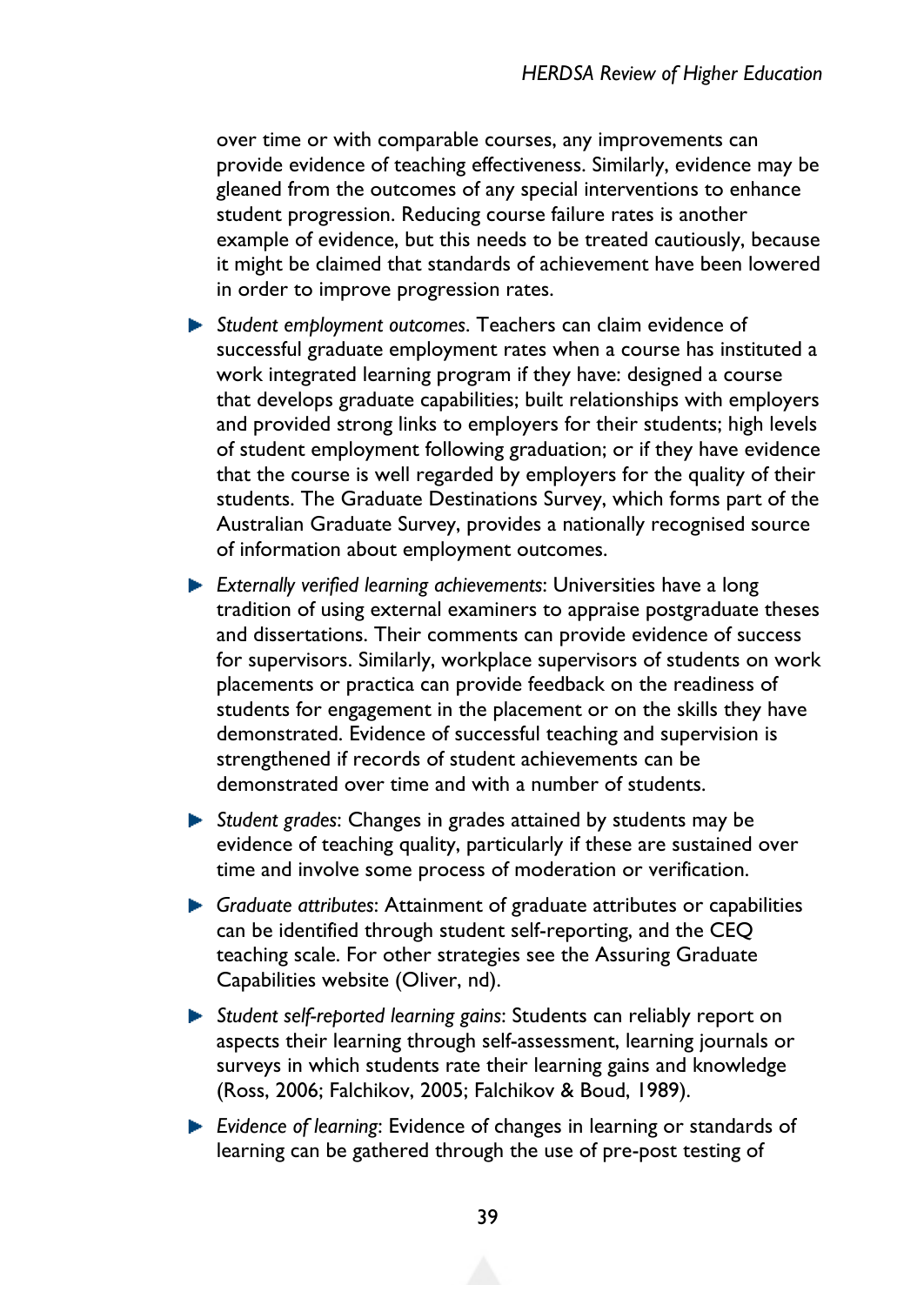students' knowledge at the beginning and end of a course. There is an extensive range of classroom assessment techniques (Angelo and Cross, 1993) that provide evidence of learning to teachers and students.

- **•** Criterion referenced assessments, the SOLO taxonomy (Biggs, 1999). Student's learning can be transparently and independently assessed and verified (Biggs & Collis, 1982) in standards or criterion referenced assessment, often supported by the use of explicit criteria rubrics, or a taxonomy, such as the SOLO taxonomy, which refers to the Structure of the Observed Learning Outcomes(see Biggs & Collis for more details).
- *Moderation and verification*. In Australia, the moderation and verification of assessment and grades is gaining momentum (Booth et al., 2015; Krause et al., 2013). Where standards of student work have been moderated and/or verified by others, then examples of student work that demonstrate different levels of achievement can be used to demonstrate standards set for student learning and grades achieved.
- *Surveys.* Questionnaires such as the Student Approaches to Study Questionnaire (Biggs, 1987), student engagement questionnaires (Krause & Coates, 2008) , or Student Attitudes to Learning (Prosser & Trigwell, 1999) provide reliable indications of the ways students engage with their learning that have a relationship with the quality of outcomes and achievements.
- *Learning analytics*. The increasing use of learning management systems, online assessment and learning tools, and in-class response technologies, has enabled the tracking of learning through the smallest units of keystrokes while students are working on a task. This offers opportunities to aggregate data from multiple sources and to create data sets that can be interrogated to identify patterns of learning behaviours on a large scale. Given that learning analytics may provide robust evidence of student learning, it is likely that these will be used routinely in the future to inform teachers about their teaching and students about their learning, particularly for the evaluation of large scale online courses and Massive Online Open Courses (MOOCs).

These examples of student achievement, though by no means exhaustive, illustrate a range of sources on which to draw, from inside and outside the course, that provide evidence of university teachers' contribution to supporting their students' learning and achievements.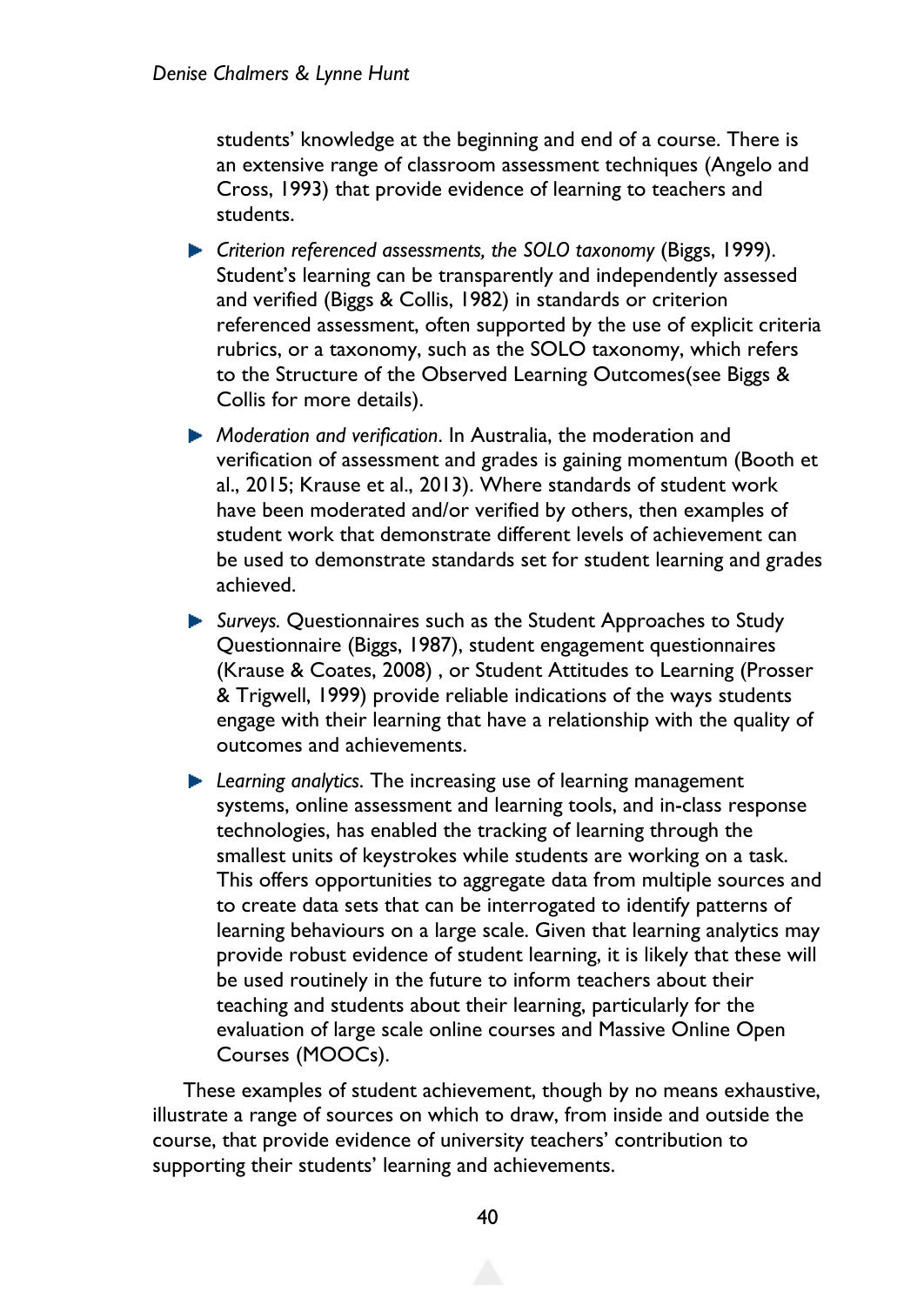### **2.4 Self assessment**

Light et al. (2009) note that reflection about learning and teaching is essential if we are to move beyond traditional, laissez-faire versions of the benign amateur teacher of the past. Reflection also counteracts any tendencies towards instrumental, behavioural-competence approaches to the evaluation of teaching. Critical reflection involves asking questions about disciplinary and professional roles as well as responsibilities in the university and more broadly in the higher education sector (p. 18). Typical selfassessment questions might include: "What professional responsibilities do I have for student learning? How or in what ways am I accountable for my teaching? What responsibility do I have for my growth as a teacher? What are the critical challenges of learning in my discipline?" (Light et al., 2009, p. 18). The answers to these questions can provide evidence that distinguishes excellent teachers (Kane et al., 2004; Trigwell, 2001). Evidence of selfassessment can include systematic documentation of:

- *Leadership roles*: This describes innovative practice, as well as support and mentoring for colleagues and sessional teachers and tutors (See Blackmore 2012).
- *Reflective Course Memos*: These can show, for example, the extent to which particular teaching strategies addressed students' learning needs and the changes that were made in response to feedback.
- *Evaluation strategies*: This includes the strategies and responses to the outcomes of peer review, student feedback, and professional and industry feedback.
- *The scholarship of teaching and learning*: Publications and presentations about teaching which includes evidence of teachers adopting "scholarly, inquiring, reflecting, peer reviewing, student-centred approaches to teaching [as they are] likely to be achieving the purpose of improving student learning" (Trigwell, 2013, p. 102; Trigwell, 2012).
- **Purposive engagement in professional development: The key word here** is purposive for it provides a description of professional development undertaken with a rationale. Of particular interest is the development of activities undertaken in response to an issue, an interest or a personal development plan to enhance teaching and student learning.
- *Teaching practice inventories*: These are well-researched inventories for individual, or teams of, teachers to complete on their teaching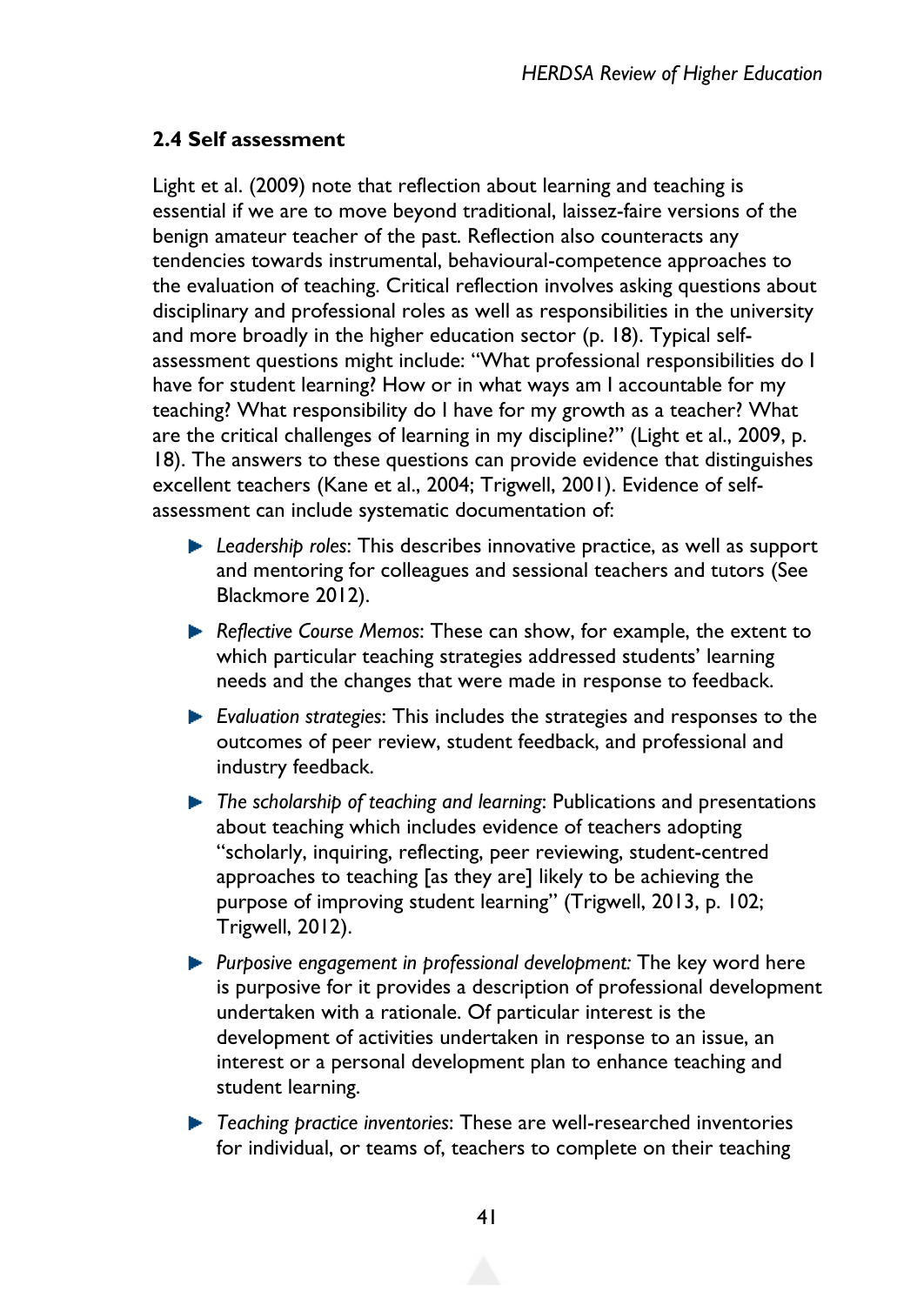behaviours. They provide teachers feedback on the extent that the strategies and behaviours support student learning (See Wieman, 2015; Prosser & Trigwell, 1999; Hammersley-Fletcher & Orsmond, & Pratt, 2011).

#### *Teaching portfolios*

Teaching portfolios synthesise evidence that teachers have collected, drawing on the four sources related to their pedagogy, practices, planning, reflection, responses and development to illustrate claims of achievements. They can include, but are not limited to:

- *Teaching philosophy statement*: This is a reflective statement about how you teach and why, what you value in the teaching and learning process, what kind of teaching takes place in your classroom – and why, what guides your decision-making in curriculum, and how you have developed as a teacher over time.
- *Description of context, institutional and individual goals: This description* includes reference to institutional values and goals and the teachers' contribution towards these (Braskamp, 2000) as well as the extent, range, and duration of teaching.
- **A Responses to institutional teaching criteria: Typically, criteria are framed** around good teaching principles. For example, the Australian University Teaching Criteria and Standards (AUTCAS) (Chalmers et al., 2014) framework draws on principles of teaching practices that focus on student engagement and learning synthesized into seven criteria. These are:
	- 1) Design and planning of learning activities
	- 2) Teaching and supporting student learning
	- 3) Assessment and giving feedback to students on their learning
	- 4) Developing effective learning environments, student support and guidance
	- 5) Integration of scholarship, research and professional activities with teaching and in support of student learning
	- 6) Evaluation of practice and continuing professional development
	- 7) Professional and personal effectiveness

The AUTCAS framework assists teachers in the development of portfolios by providing examples of practice for each criterion, and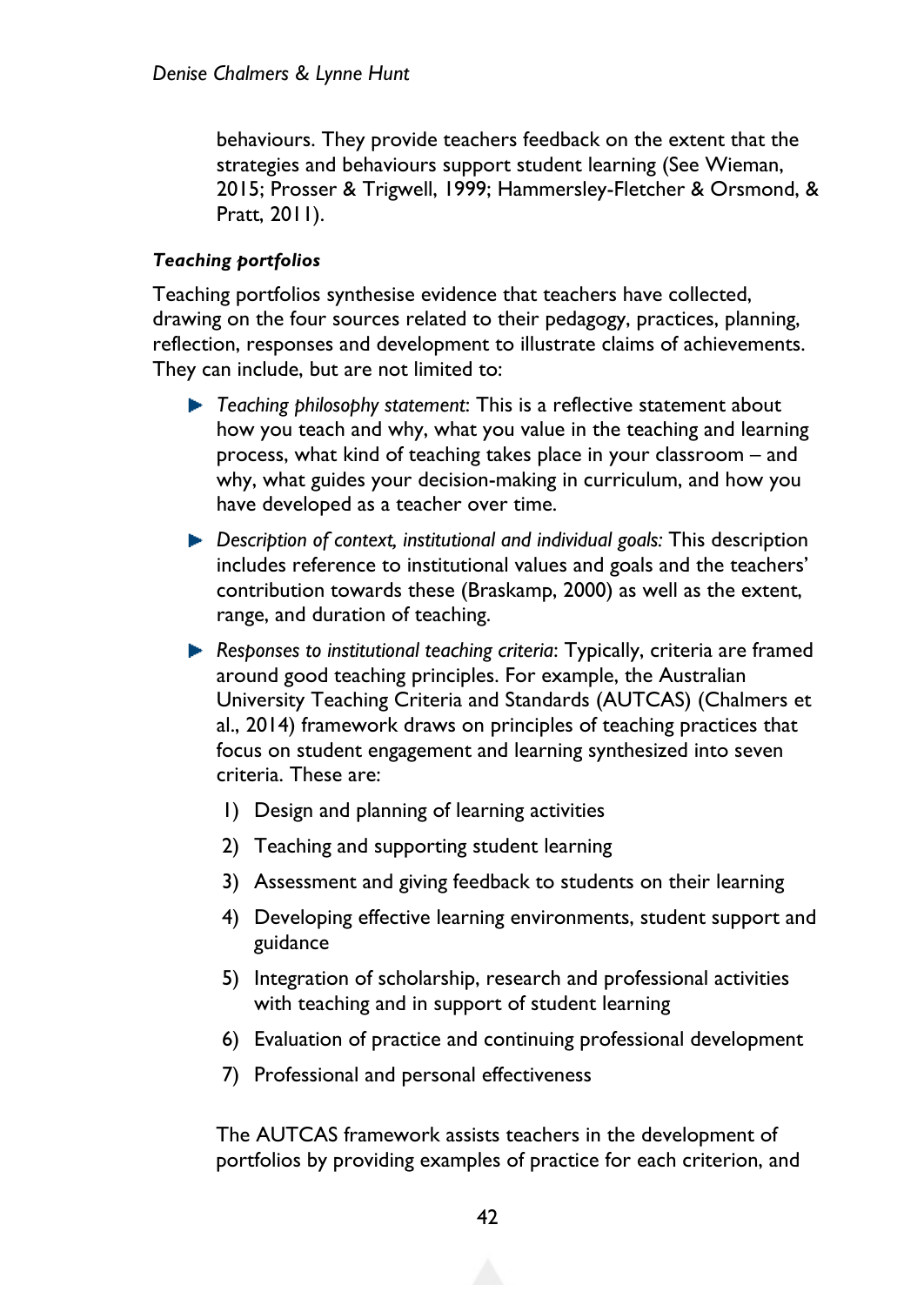|                                                                                                            |                                                                                                                                                                                               | Criterion I: Design and planning of learning activities                            |                                                                                                    |                                                                                                  |
|------------------------------------------------------------------------------------------------------------|-----------------------------------------------------------------------------------------------------------------------------------------------------------------------------------------------|------------------------------------------------------------------------------------|----------------------------------------------------------------------------------------------------|--------------------------------------------------------------------------------------------------|
|                                                                                                            | including coordination of example in contruction of leaders of leasign and development<br>Planing, development and preparation of learning activities, learning resources and materials for a |                                                                                    |                                                                                                    | unit, course or degree program;                                                                  |
| Lecturer $(A)$                                                                                             | Lecturer (B)                                                                                                                                                                                  | Senior Lecturer (C)                                                                | A/Professor (L                                                                                     | Professor (E)                                                                                    |
| designed to develop the<br>Planned learning activities                                                     | area<br>Deep knowledge of the discipline                                                                                                                                                      | Meets the requirements for<br>level B and                                          | Meets the requirements for<br>Level C and                                                          | Meets the requirements for<br>Level D and                                                        |
| students' learning<br>Sound knowledge of the unit<br>content and material                                  | activities designed to develop<br>the students learning<br>Well planned learning                                                                                                              | discipline area<br>Deep knowledge of the                                           | development at a program<br>Leadership in effective curriculum<br>level                            | planning and/or development at<br>curriculum design and review,<br>Leadership role and impact in |
| Unit outline that clearly details<br>learning activities and assessment<br>learning outcomes, teaching and | Scholarly/informed approach<br>to learning design<br>Thorough knowledge of the                                                                                                                | Innovation in the design of<br>teaching, including use of<br>learning technologies | discipline at a national level<br>or curriculum and/or<br>Contribution to the tea<br><b>uching</b> | Significant curriculum or disciplinary<br>a (inter)national level                                |
| Preparation of unit materials                                                                              | unit material and its<br>contribution in the course                                                                                                                                           | management of tutors and<br>Effective preparation and                              | unit/course materials/<br>External expert peer review of                                           | student learning materials/textbooks<br>contribution through published                           |
| by unit/course coordinator<br>Peer review of unit materials                                                | of learning technologies<br>Effective and appropriate use                                                                                                                                     | teaching teams<br>Leadership in curriculum                                         | curriculum/initiative curriculum                                                                   | supporting colleagues in<br>Leadership in mentoring and                                          |
| scores for all units taught e.g.<br>survey, average or above average<br>For relevant items in the student  | coordination<br>Effective unit/ course                                                                                                                                                        | Development of significant<br>development and design.                              | other universities<br>Adoption of learning materials by                                            | planning and designing learning<br>activities and curriculum                                     |
| are used by the teacher to<br>• Appropriate teaching techniques                                            | and management of teaching<br>teams<br>Effective preparation of tutors                                                                                                                        | Benchmarking of a unit or course<br>curriculum materials                           | Nomination for a teaching<br>for curriculum contribution<br>pueme                                  |                                                                                                  |
| • The teacher is well prepared.<br>enhance my learning.                                                    | by course coordinator<br>Peer review of unit materials                                                                                                                                        | against similar units/courses                                                      |                                                                                                    |                                                                                                  |
| • The teacher effectively used<br>my learning<br>learning technologies to support                          | units taught<br>consecutive years and in all<br>above average scores for two<br>student survey, average or<br>For relevant items in the                                                       |                                                                                    |                                                                                                    |                                                                                                  |
|                                                                                                            |                                                                                                                                                                                               |                                                                                    |                                                                                                    |                                                                                                  |

43

Indicative evidence: Unit/course outline and materials **Indicative evidence**: Unit/course outline and materials

Figure 2: AUTCAS Criterion 1. Design and planning of learning activities illustrating utilising multiple sources of evidence

Figure 2: AUTCAS Criterion I. Design and planning of learning activities illustrating utilising multiple sources of evidence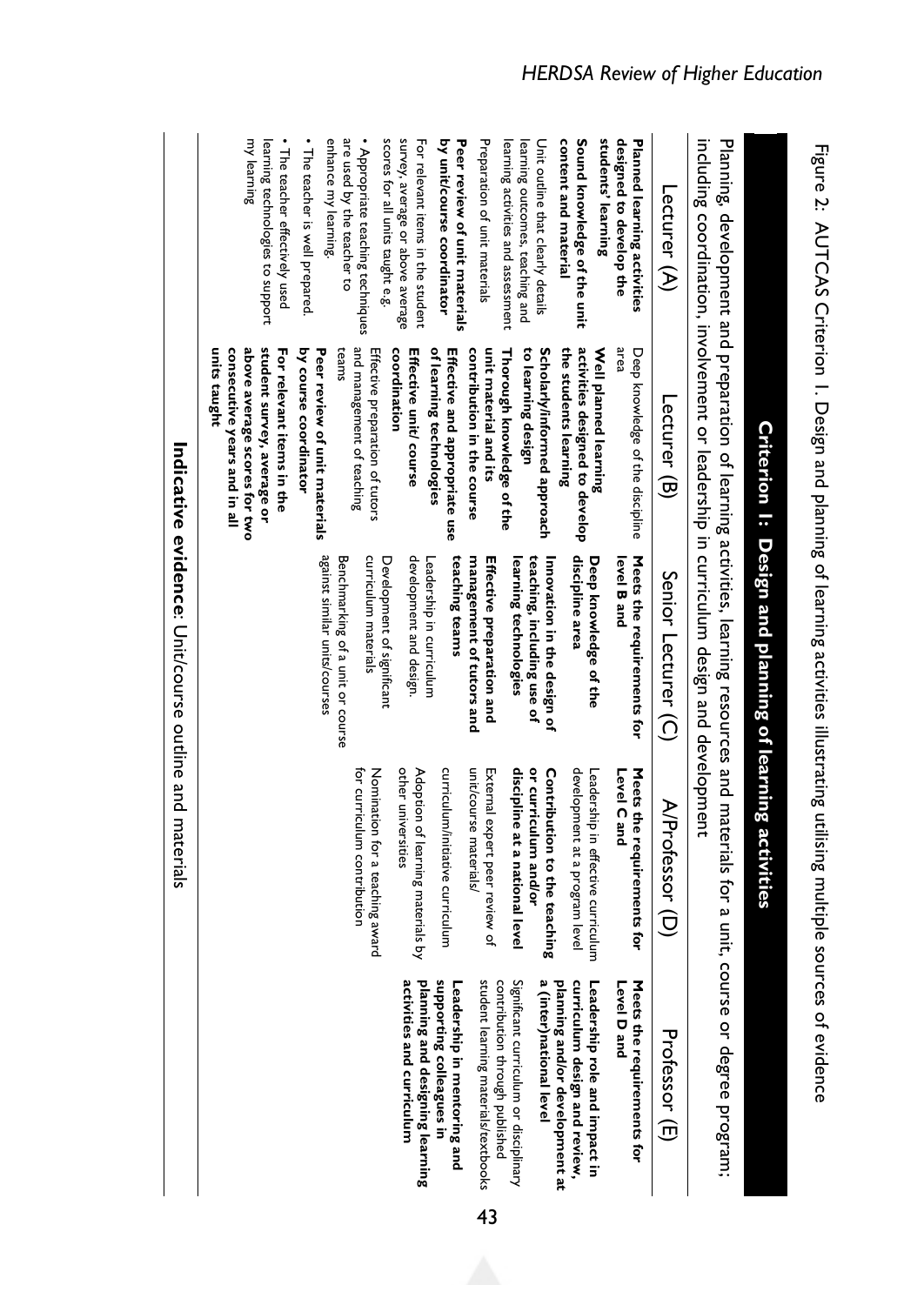identifies clearly stated expectations of levels of performance and sources of evidence that could be used to demonstrate that an individual academic meets that criterion. (See figure 2). The evidence identified under each criterion draw from the four sources of evidence described in this paper.

*Leadership in teaching and summary of overall achievements*: Teaching portfolios ideally close with an opportunity to highlight teachers' contributions to leadership and innovation, concluding with a summary of achievements and highlights.

There is now a growing body of work focusing on the assessment of teaching portfolios, particularly in relation to judgements for awards, promotion and performance review for teachers and teaching teams (Buckeridge, 2008; Trivett & Stocks, 2012). These studies have shown that sound judgements can be made by internal and external peer reviewers on the evidence presented by teachers in their portfolios.

Criteria and standards frameworks such at the AUTCAS have been criticised as leading to a check-box response from teachers (Probert, 2015). Yet, when teachers do make a tokenistic checkbox response and engage minimally with the indicators, it becomes immediately apparent in the documentation and review process. There are clear qualitative and quantitative differences between these portfolios and those in which teachers have presented their thinking and demonstrated the quality of their teaching through highlighting the multidimensional aspects of their work (Trigwell, 2001).

So far in this review, the focus has been on the four sources of evidence used to evaluate university teachers and their teaching. The purpose of these evaluation processes is to demonstrate the professionalism of university teachers and their teaching so that institutions can be confident in using the information to recognise and reward teachers throughout their careers and to inform the review of courses and programs of study.

## **3. Evidencing teaching - beyond the institution**

The four sources of evidence can also be used to evaluate teaching (rather than teachers) at the levels of courses, schools or whole of institutions, but also across the sector—nationally and internationally. The different types of indicators and purposes for which they are used have been detailed in a number of reports (Chalmers 2007, 2008, 2010; Chalmers, Lee and Walker, 2008; Department for Business, Innovation & Skills, 2015). The further from the actual context of teaching that they have been drawn and aggregated,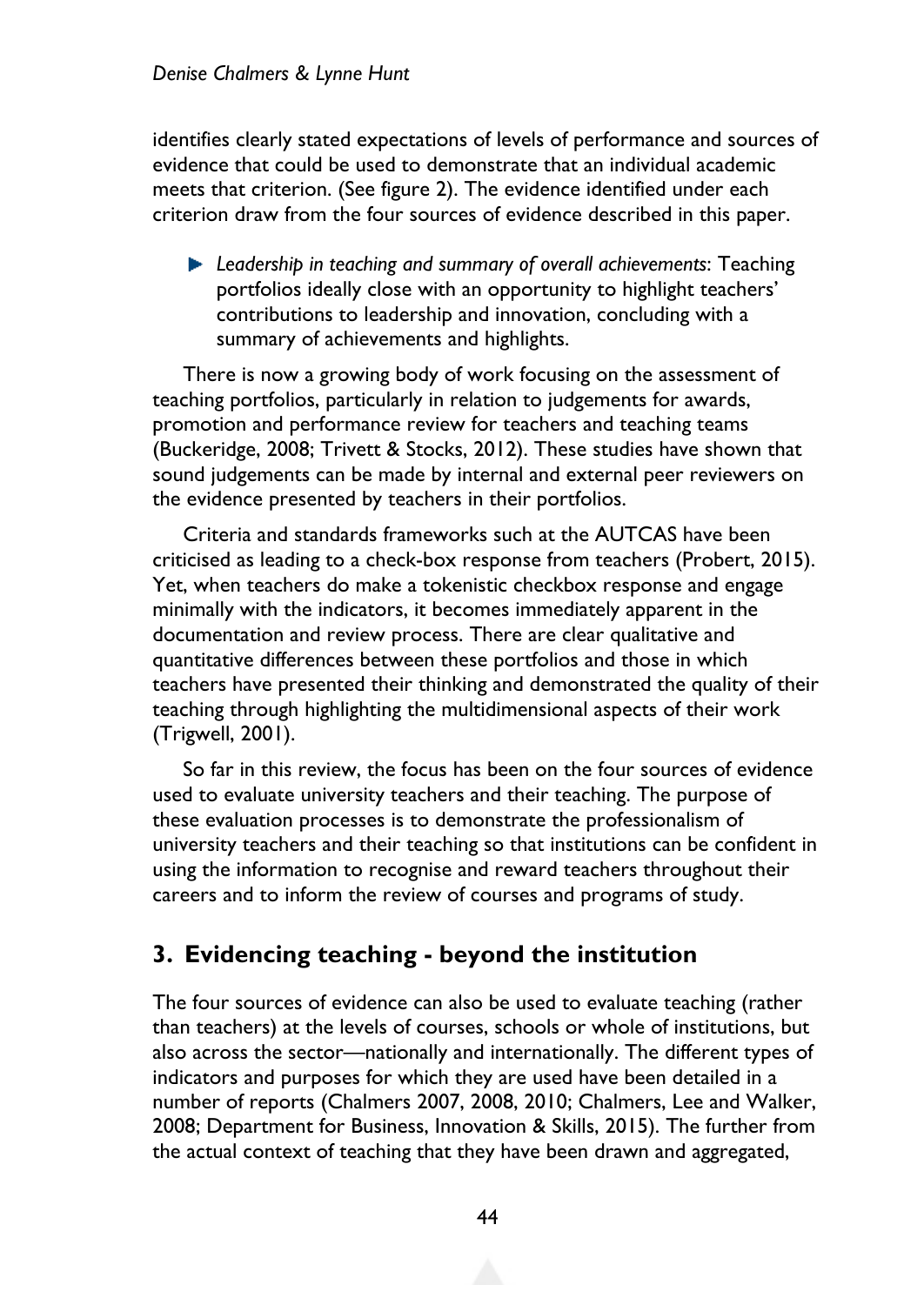the more they can only be considered as proxies for evaluating teaching quality. This is not a problem as long as it is understood that they provide a general indication or overview of the quality of teaching and at the broadest levels. The following section provides a brief review of the utilisation of the four sources of evidence to inform the quality of teaching beyond the institution.

#### **Student input**

The primary sources of evidence for student input beyond the teacher are from student feedback surveys. These are typically sourced from aggregated student feedback surveys, some collected at course level, and others collected at the discipline and institutional level. For example, the Course Experience Questionnaire (CEQ) collects data from all graduating students from universities, and increasingly, private higher education institutions in Australia. The UK equivalent is the National Student Survey (NSS). The University Experience Survey (UES) now seeks Australian student satisfaction of their experiences while enrolled in universities in their first and final year of undergraduate study. While these can be inappropriately used to compare disciplines and institutions, they are, nevertheless, a widely accepted indicator that utilises student input as evidence of teaching quality across the sector. The Quality University Learning and Teaching Indicators (QUILT) report these data on a publically accessible website in Australia and the MultiRank website provides similar information on programs of study across the majority of universities in Europe.

#### **Peer and colleagues**

Peers and colleagues have a widely accepted and respected role in the evaluation of teaching beyond each institution. This can be through review panels of courses, organisational units and institutions for quality reviews organised by quality and accreditation agencies, or through review of grants and awards offered by the Office of Learning and Teaching (OLT) and its antecedent organisations. External expert peer review of promotion applications, and publications are regularly used.

#### **Student achievement**

Student achievement is typically sourced from institutional completion, progression and attrition rates. Graduate destination surveys and starting salary data (both UK and Australia have a long history of collecting this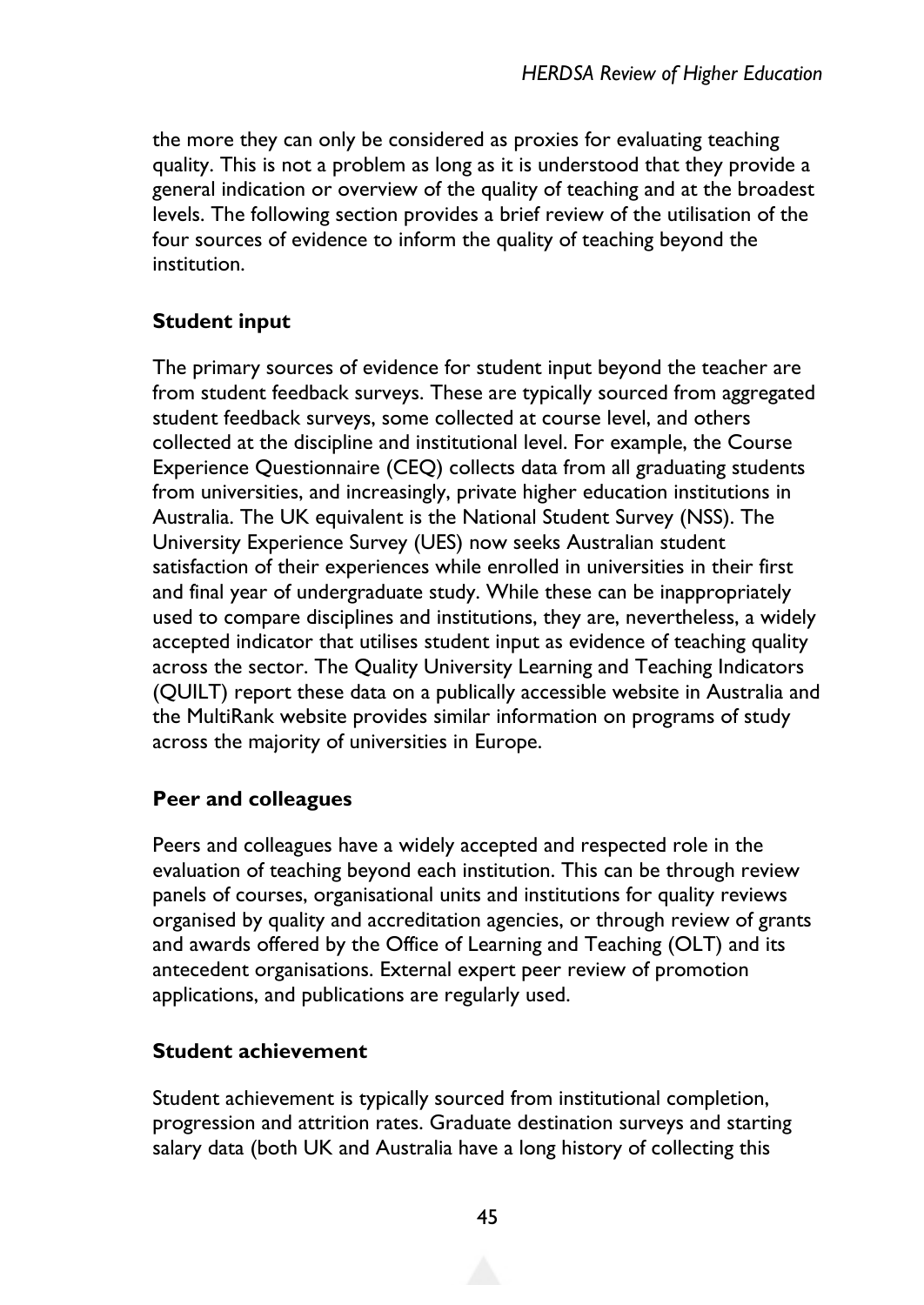information) are used to indicate student achievement. Other examples of information gathered and reported about students' achievements include the widespread use in the USA of the College Learning Assessment (CLA) tests and tracking the proportion of students passing graduate and professional admissions tests. In the UK, external assessors provide a moderation role on assessment tasks as well as of student grades and achievement.

### **Self-assessment**

Self-assessment plays a large part in evidencing teaching in quality reviews. It serves as a precursor to a peer review process for external quality review processes and for benchmarking across disciplines and institutions. Selfassessment and benchmarking rely on agreed standards and transparency. The Australian Higher Education Standards (Tertiary Education Quality and Standards Agency, 2015) are used by all Australian higher education institutions to guide their quality processes and are reviewed by TEQSA. The international standards for teaching and program quality in business schools is EQUIS (a European base accreditation agency) and the Accreditation Council for Business Schools and Programs (ACBS), a US based international accreditation agency. Both agencies utilise selfassessment and peer review to make judgements for accreditation. Further, self-assessment reports are routinely provided to the Australian government providing data and reports on aspect and achievements for indigenous education, diversity and staffing profiles, and international education activity. Self-assessment and reporting is the most commonly utilised quality model of evaluation internationally (Chalmers, Lee & Walker, 2008).

## **4. Conclusion**

This review has explored the evaluation of university teaching from the perspective of teachers. It has described four sources of evidence: student input, peer review, student achievement and self assessment. While each may have weaknesses, used in combination of two or more sources, the strengths are enhanced and the weaknesses reduced. In brief, evidence from a number of sources currently provides the best opportunity for teachers to demonstrate teaching outcomes through formative and summative evaluations. The underlying premise of this holistic approach is that multiple sources of information provide the richest possible picture that describes the context, processes and outcomes of teaching.

In making an assessment of the future of the evaluation of university teaching we need to look to the past to see what has worked and what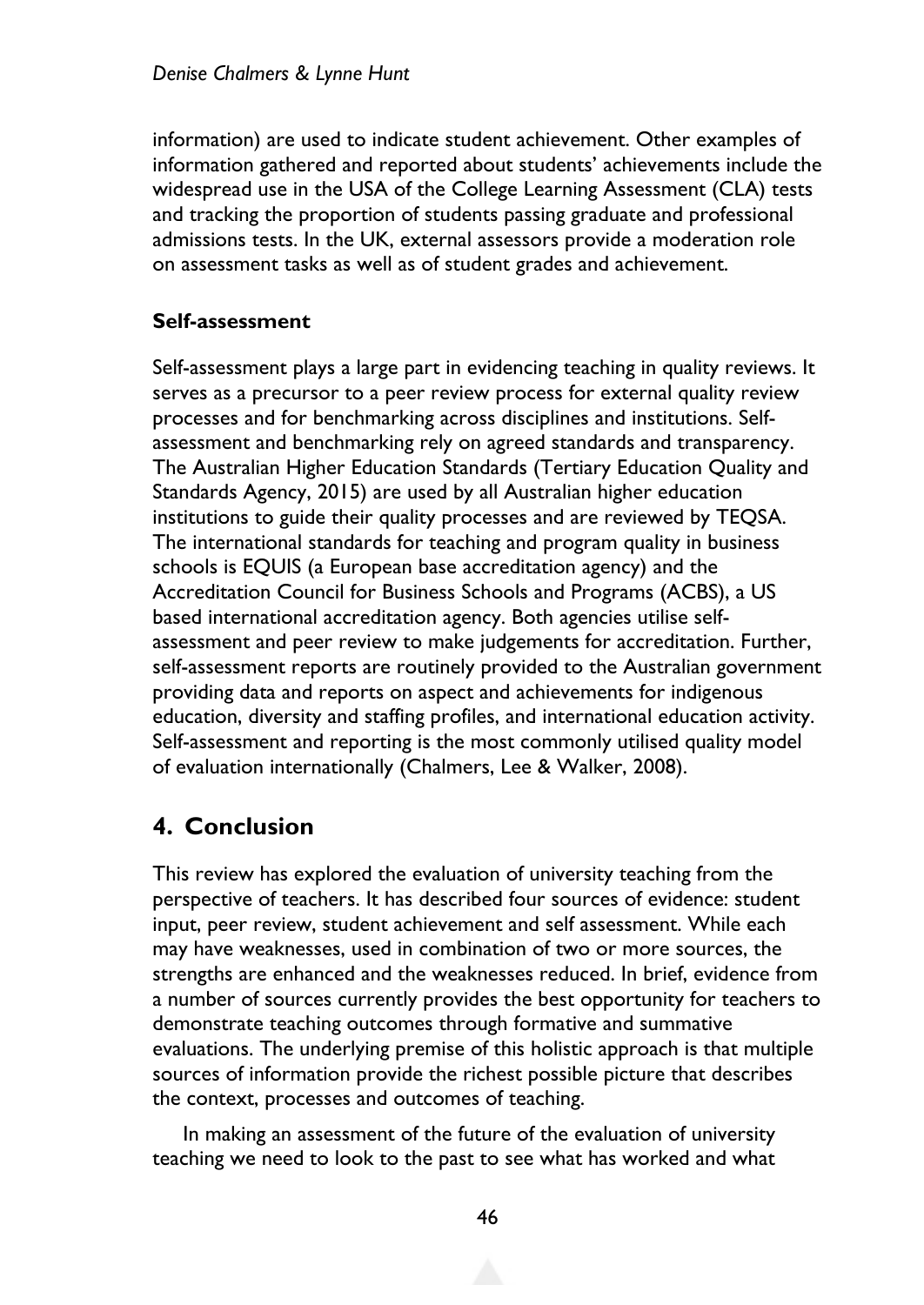hasn't. The question is, has the evaluation of teaching made a difference? Some say no. Newton (2002, p. 42), for example, suggests that the connection between data collection and subsequent quality enhancement measures has been lost: "The dons have outsmarted the government by turning the exercise into a game and playing it brilliantly". The evaluation game can lead to tokenism, reputation management and image control. Much of this can be attributed to the resistance of teachers and institutions to the external, even standardised, evaluation of what is seen to be their domain of responsibility. This sentiment is captured by Johnson (1994, p. 379)

> It no longer really matters how well an academic teaches and whether or not he or she sometimes inspires their pupils; it is far more important that they have produced plans for their courses, bibliographies, outlines of this, that and the other, in short all the paraphernalia of futile bureaucratisation required for assessors who come from on high like emissaries from Kafka's castle.

Newton (2002, p. 41) worries that the culture of evaluation may have resulted in a quality assessment "sickness" characterised by "low trust, high accountability, competing models of quality and external quality monitoring, un-costed extra workload, and the absence of any real evaluation of the evaluators". In contrast, this review has argued that if professional, university teachers wish be fully recognized and rewarded for the quality of their teaching (Chalmers, 2011b), they now have an opportunity to embrace and shape local policies and plans for the evaluation of teaching using the four broad sources of evidence that have been shown to provide valid information that substantiates claims to effective teaching and professional practice in local, national and international contexts.

The landscape of quality assurance and evaluation in universities is changing and evaluation processes may need to adjust accordingly in the future. For example, the Pricewaterhouse Coopers report (2016), on the changing nature of the Australian Higher Education workforce, makes it clear that increasing numbers of teachers are being employed on limited term contracts without traditional career progression opportunities. What investment will teachers on such contracts have in the outcomes of teaching evaluations on which they cannot act? As to the future, as Braskamp (2000 p. 30) noted:

> The challenge is to figure out how to evaluate faculty within this new context, a context filled with external accountability demands, technological advances, student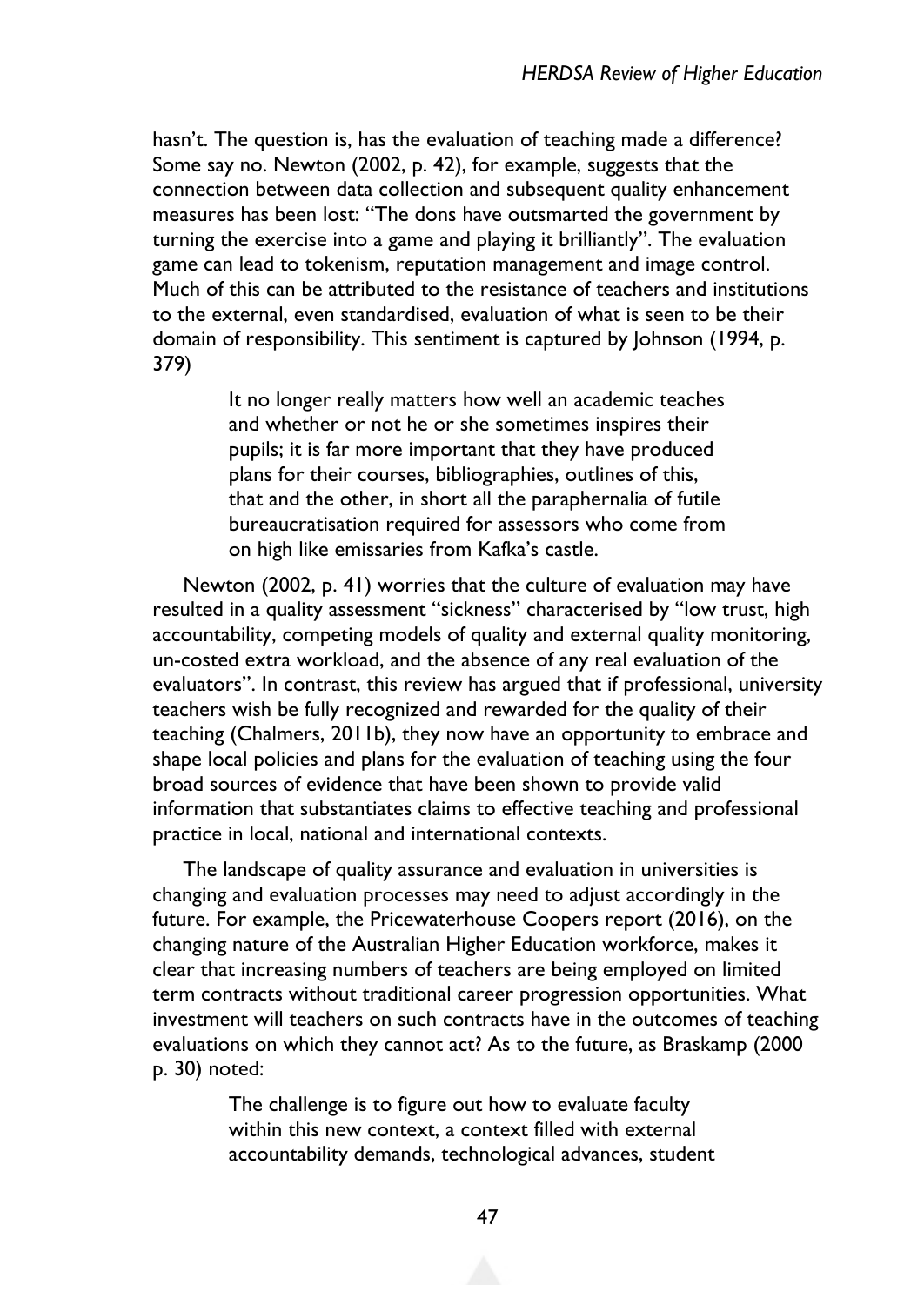needs often at variance with the lifestyle and values of the faculty, and diversity of institutional missions. In short, the future of students must be taken into account, and faculty cannot assume any longer that only they know what is best for the student.

In conclusion, this review of the evaluation of university teaching has raised questions about: what should be evaluated; the reliability of tools and information; and the potential for teachers to be de-professionalised if they do not take ownership of their evaluation. The argument is that we cannot keep locking our doors saying that the evaluation of teaching is all an alchemy or mystery. We know what good teaching looks like and, in the interests of our students and our own careers and professionalism as teachers, we can reasonably ask if we are doing it.

## **5. Notes**

1. Chalmers (2011a) and Alderman et al. (2012) provide an overview of the development of student feedback surveys in the Australian national and university contexts.

## **6. Acknowledgements**

Funding for a number of the project reports cited in this paper authored by Chalmers and colleagues has been provided by the Office for Learning and Teaching and its antecedents. The views in this paper do not necessarily reflect the views of the Australian Government Office for Learning and Teaching.

## **7. References**

- Abrami, P., d'Apollonia, S. & Rosenfield, S. (2007). The dimensionality of student ratings of instruction: An update on what we know, do not know, and need to do. In R. P. Perry, & J. C. Smart (Eds.), *The Scholarship of Teaching and Learning in Higher Education: An Evidence-Based Perspective*. (pp. 385-445). New York, NY: Springer.
- Alderman, L., Towers, S., & Bannah, S. (2012). Student feedback systems in higher education: A focused literature review and environmental scan. *Quality in Higher Education, 18 (*3), 261-280.
- Angelo, T. A., & Cross, K. P. (1993). *Classroom assessment techniques: A handbook for faculty*. Ann Arbor, MI: National Center for Research to Improve Postsecondary Teaching and Learning.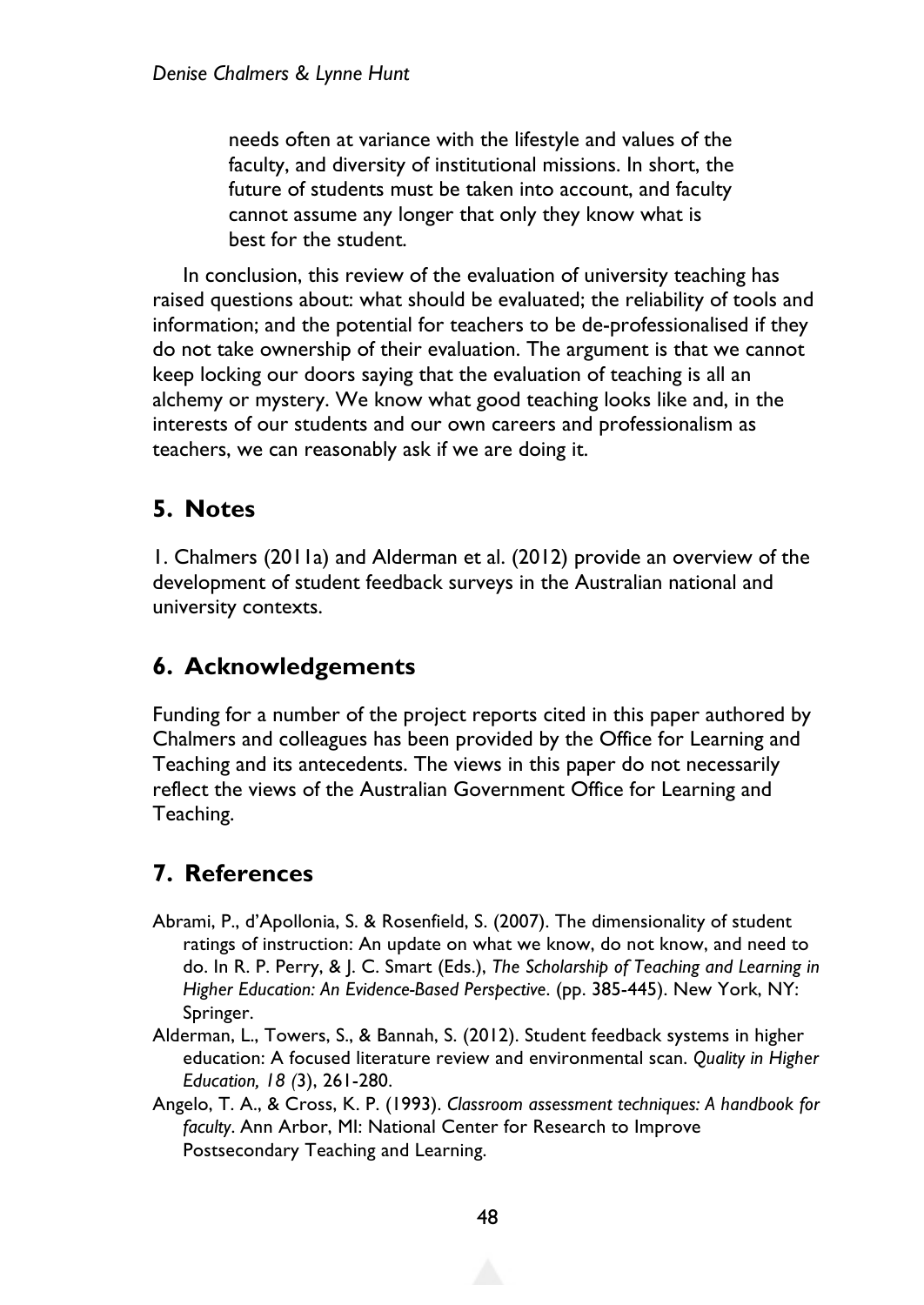- Atwood, C.H., Taylor, J.W., & Hutchings P.A. (2000). Why are chemists and other scientists afraid of the peer review of teaching? *Journal of Chemical Education*, 77 (2), 239-243.
- Barnett, R. (2103). *Imagining the university.* London: Routledge.
- Barr, R.B., & Tagg, J. (1995). From teaching to learning—a new paradigm for undergraduate education. *Change: The Magazine of Higher Learning, 27*(6), 12– 26.
- Barrie, S., Ginns, P., & Symons, R. (2008). *Student surveys on teaching and learning.* Sydney, NSW: Australian Learning & Teaching Council. Retrieved from http://www.olt.gov.au/system/files/resources/Student\_Surveys\_on\_Teaching\_and\_Learn ing.pdf
- Bell, M. (2005). *Peer observation partnerships in higher education.* Milperra, NSW: Higher Education Research & Development Society of Australasia.
- Bell, M., & Cooper, P. (2013). Peer observation of teaching in university departments: A framework for implementation. *International Journal for Academic Development*, *18*(1), 60-73
- Berk, R. A. (2005). Survey of 12 strategies to measure teaching effectiveness. *International Journal of Teaching and Learning in Higher Education, 17* (1), 48-62.
- Berk, R. A. (2014). Should student outcomes be used to evaluate teaching? *The Journal of Faculty Development, 28*(2), 87-96. Retrieved from http://search.proquest.com/docview/1673849348?accountid=14681
- Biggs, J. (1987). *Study process questionnaire manual. Student approaches to learning and studying*. Hawthorn, VIC: Australian Council for Educational Research
- Biggs, J. (1999). *Teaching for quality learning at university.* Buckingham, UK: Open University Press.
- Biggs, J., & Collis. K.F. (1982). Evaluating the quality of learning: The SOLO Taxonomy (Structure of the observed learning outcome). New York, NY: Academic Press.
- Blackmore, P. (2012). Leadership in teaching. In L. Hunt, & D. Chalmers, (Eds), *University teaching in focus: A learning-centred approach* (pp. 268-281). Melbourne, VIC: ACER Press.
- Blackmore, P., & Wilson, A. (2005). Problems in staff and educational development leadership: Solving, framing, and avoiding. *International Journal for Academic Development, 10*(2), 107-123.
- Booth, S., Beckett, B., Saunders, C., Freeman, M., Alexander, H., Oliver, R., Thompson, M., Fernandez, J., Valore, R. (2015). Peer review of assessment networks: Sector -wide options for assuring and calibrating achievement standards within and across disciplines and other networks. Sydney, NSW: Office for Learning and Teaching. Retrieved from http://www.olt.gov.au/system/files/resources/Booth\_ Report\_2015.pdf
- Braskamp, L. (2000). Toward a more holistic approach to assessing faculty as teachers. *New Directions for Teaching and Learning, 83*, Fall, 19-32.
- Buckridge, M. (2008). Teaching portfolios: their role in teaching and learning policy. *International Journal for Academic Development, 13* (2), 117-127.
- Chalmers, D. (2007). *A review of Australian and international quality systems and indicators of learning and teaching.* Sydney, NSW: Australian Learning and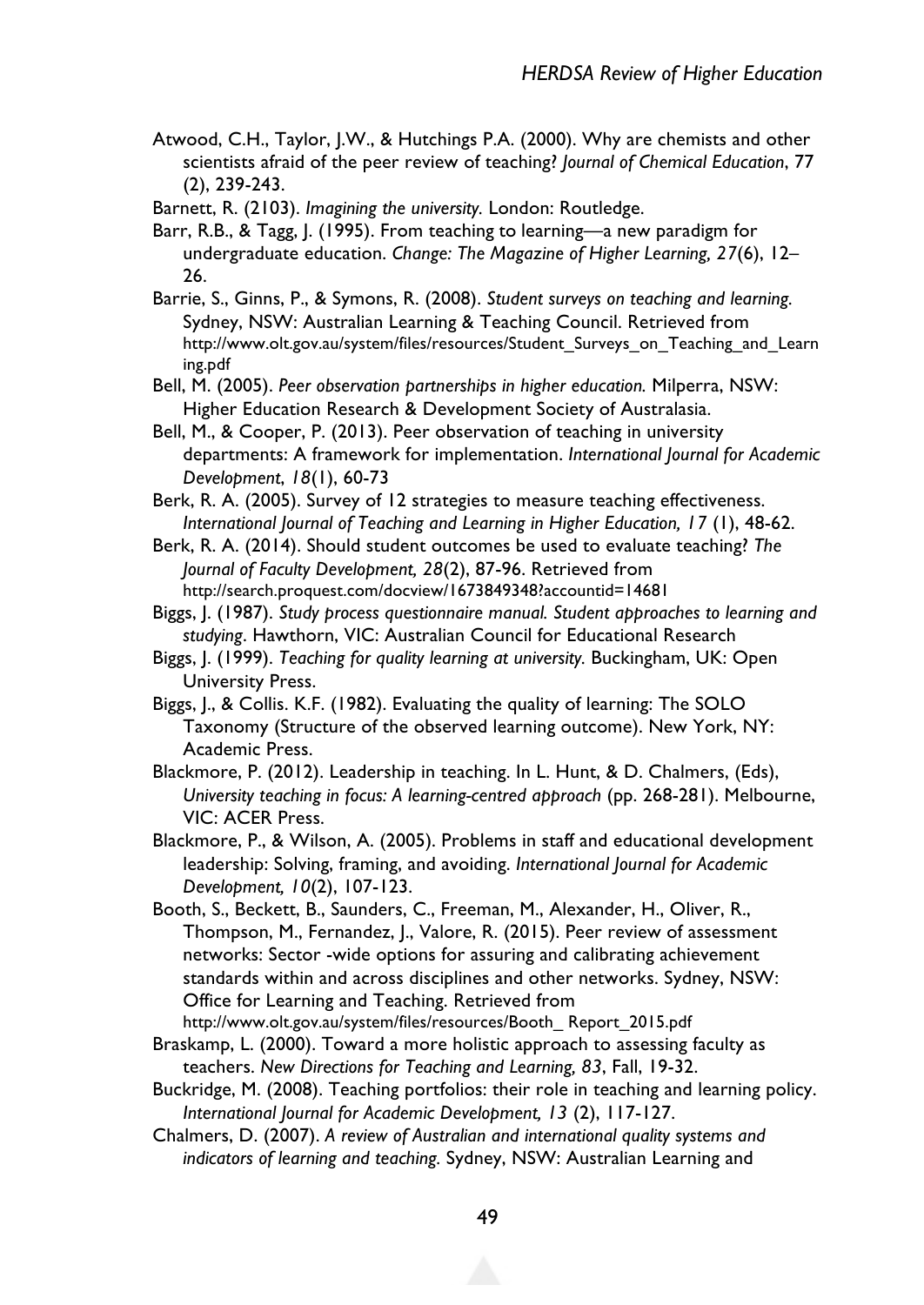Teaching Council. Retrieved from http://www.olt.gov.au/system/files/resources/ T%2526L\_Quality\_Systems\_and\_Indicators.pdf

- Chalmers, D. (2008). *Indicators of university teaching and learning quality.* Sydney, NSW: Learning and Teaching Council. Retrieved from http://www.olt.gov.au/system/files/resources/Indicators\_of\_University\_Teaching\_and\_ Learning\_Quality.pdf
- Chalmers, D. (2010). National teaching quality indicators project- final report. Rewarding and recognising quality teaching in higher education through systematic implementation of indicators and metrics on teaching and teacher effectiveness. Sydney, NSW: Australian Learning and Teaching Council. Retrieved from

http://www.olt.gov.au/system/files/resources/TQI\_Final\_Report\_2010.pdf

- Chalmers, D. (2011a). Student feedback in the Australian national and university context. In P. Mertova & S. Nair, (Eds), *Student feedback: The cornerstone to an effective quality assurance system in higher education* (pp. 81-97). Cambridge: Woodhead Publishing.
- Chalmers, D. (2011b) Progress and challenges to the recognition and reward of the scholarship of teaching in higher education. *Higher Education Research and Development Journal, 30*(1), 25-38.
- Chalmers, D., Cummings, R., Elliott, S., Stony, S., Tucker, B., Wicking, R., & Jorre de St Jorre, T. (2014). *Australian university teaching criteria and standards project. Final report*. Sydney, NSW: Office for Learning and Teaching. Retrieved from http://www.olt.gov.au/system/files/resources/SP12\_2335\_Cummings\_Report\_2014.pdf
- Chalmers, D., Cummings, R., Elliott, S., Stony, S., Tucker, B., Wicking, R., & Jorre de St Jorre, T., (2015) *Australian university teaching criteria and standards project. Extension project report*. Sydney, NSW: Office for Learning and Teaching. Retrieved from http://www.olt.gov.au/system/files/resources/SP12\_2335\_Cummings\_ report\_2015.pdf
- Chalmers, D., Herbert, D., Hannam, R. Smeal, G., & Whelan, K. (2003). *Training support and management of sessional teaching staff*. Sydney, NSW: Learning and Teaching Council. Retrieved from http://www.olt.gov.au/system/files/resources/ sessional-teaching-report.pdf
- Chalmers, D., Lee, K., & Walker, B. (2008). *International and national quality teaching and learning performance models currently in use*. Sydney, NSW: Office for Learning and Teaching. Retrieved from http://www.olt.gov.au/resource-rewardingand-recognising-quality-teaching
- Chalmers, D. (2016*). Recognising and rewarding teaching: Australian teaching standards and expert peer review.* Sydney, NSW: Office of Learning and Teaching. Retrieved from http://www.olt.gov.au/olt-national-senior-teaching-fellow-denisechalmers
- Chism, N.V.N. (2007). *Peer review of teaching: A sourcebook* (2nd ed.). Bolton: Anker.
- Collins, J.B., & Pratt, D. (2011). The teaching perspectives inventory at 10 Years and 100,000 respondents: Reliability and validity of a teacher self-report inventory. *Adult Education Quarterly, 61*(4), 358-375.
- Crisp,G., Sadler, R., Krause, K., Buckridge, M., Wills, S., Brown, C., McLean, J., Dalton, H., Le Lievre, K., & Brougham, B. (2009). *Peer review of teaching for*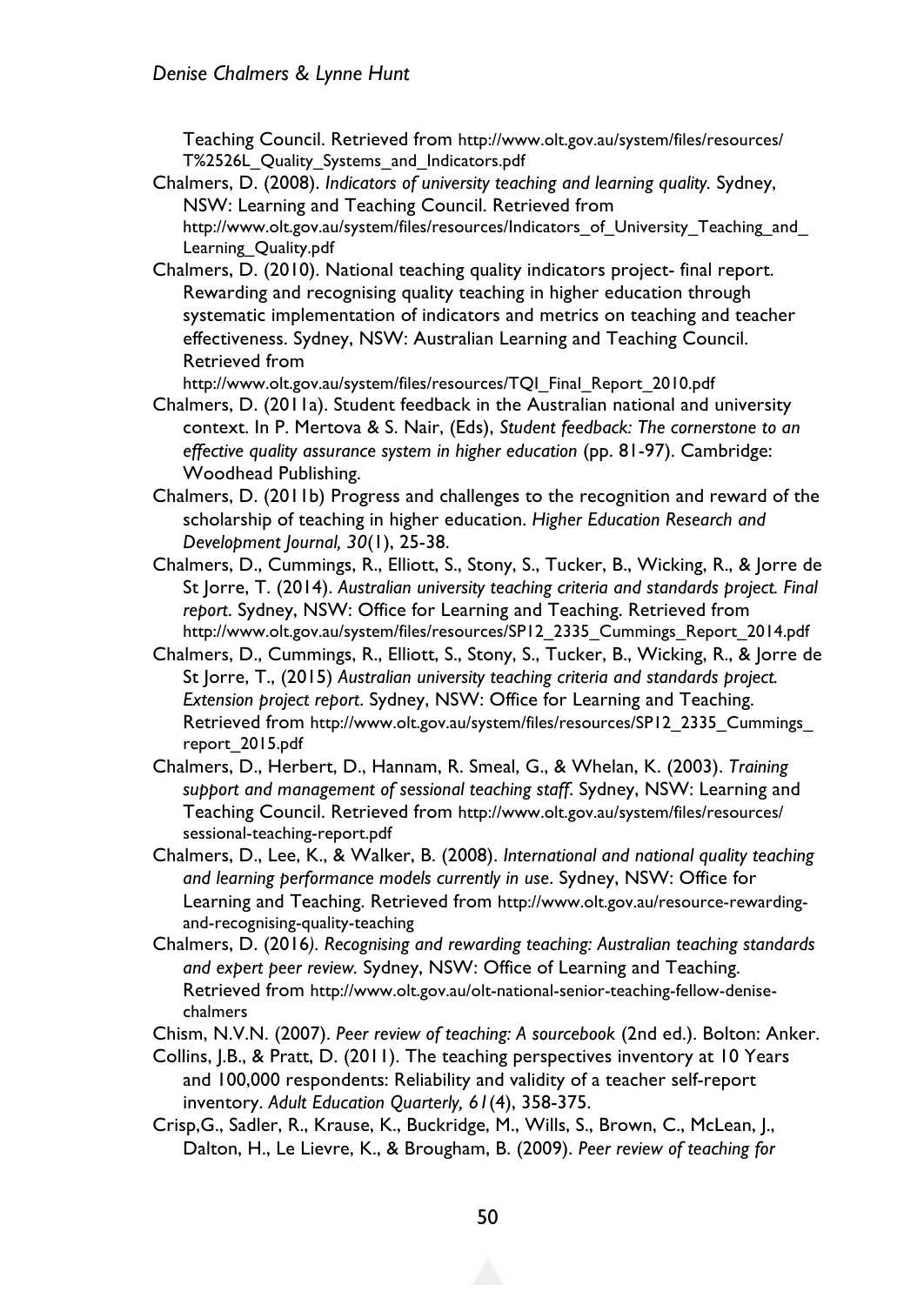*promotion purposes: A project to develop and implement a pilot program of peer review of teaching at four Australian universities*. Sydney, NSW: Office for Learning and Teaching. Retrieved from http://www.olt.gov.au/resource-peer-review-teachingadelaide-2009

- D'Andrea, V. & Gosling, D. (2005). Improving teaching and learning in higher education: A whole institution approach. Maidenhead, UK: Open University Press.
- Davies, M., Hirschberg, J., Lye, J., &Johnston, C. (2009). A systematic analysis of quality of teaching surveys. *Assessment and Evaluation in Higher Education, 35*(1), 83-96.
- Department for Business, Innovation & Skills. (2015). *Higher education: teaching excellence, social mobility, and student choice.*, London, UK: Author. Retrieved from https://www.gov.uk/government/consultations/higher-education-teachingexcellence-social-mobility-and-student-choice
- Department of Education and Training. (2015). *Education exports hit a record \$17.6 billion* [Media Release]. Retrieved from https://ministers.education.gov.au/pyne/ education-exports-hit-record-176-billion
- Falchikov, N., & Boud, D. (1989). Student self-assessment in higher education: A meta-analysis. *Review of Educational Research, 59*(4), 395-430.
- Falchikov. N. (2005). Improving assessment through student involvement: Practical solutions of aiding learning ain higher and further education. London: RoutledgeFalmer.
- Gosling, D. (2002). *Models of peer review of teaching*. York, UK: Learning Teaching Support Network (LTSN) Generic Centre.
- Gosling, D. (2014). Collaborative peer supported review of teaching. In J. Sachs & M. Parsell, M. (Eds.), *Peer review of learning and teaching in higher education: International perspectives* (pp. 13-31). Dordrecht: Springer.

Hammersley-Fletcher, L., & Orsmond, P. (2004). Evaluating our peers: Is peer observation a meaningful process? *Studies in Higher Education, 29*(4), 489-503.

- Harris, K-L., Farrell, K., Bell, M., Devlin, M., & James, R. (2008). Peer review of teaching in Australian higher education: A handbook to support institutions in developing an embedding effective policies and practices. Sydney, NSW: Office for Learning and Teaching. Retrieved from http://www.olt.gov.au/resource-peerreview-of-teaching-melbourne-2009
- Harvey, M., Luzia, K., McCormack, C., Brown, N., McKenzie., J., & Parker, N. (2014) *The BLASST report: Benchmarking leadership and advancement of standards for sessional teaching*. Sydney, NSW: Office for Learning and Teaching. Retrieved from http://blasst.edu.au/
- Hildebrand, M., Wilson, R.C., & Dienst, E.R. (1971). *Evaluating university teaching*. Berkeley, CA: Centre for Research and Development in Higher Education.
- Hubball, H., & Clarke, A. (2011). Scholarly approaches to peer review of teaching: Emergent frameworks and outcomes in a research-intensive university. *Transformative Dialogues: Teaching & Learning Journal, 4 (*3), 1-32*.*
- Hunt, L. & Sankey, M. (2013). Getting the context right for quality teaching and learning. In D. Salter, (Ed.), *Cases on quality teaching practice in the social sciences* (pp. 261-279). Hershey. PA: IGI Global.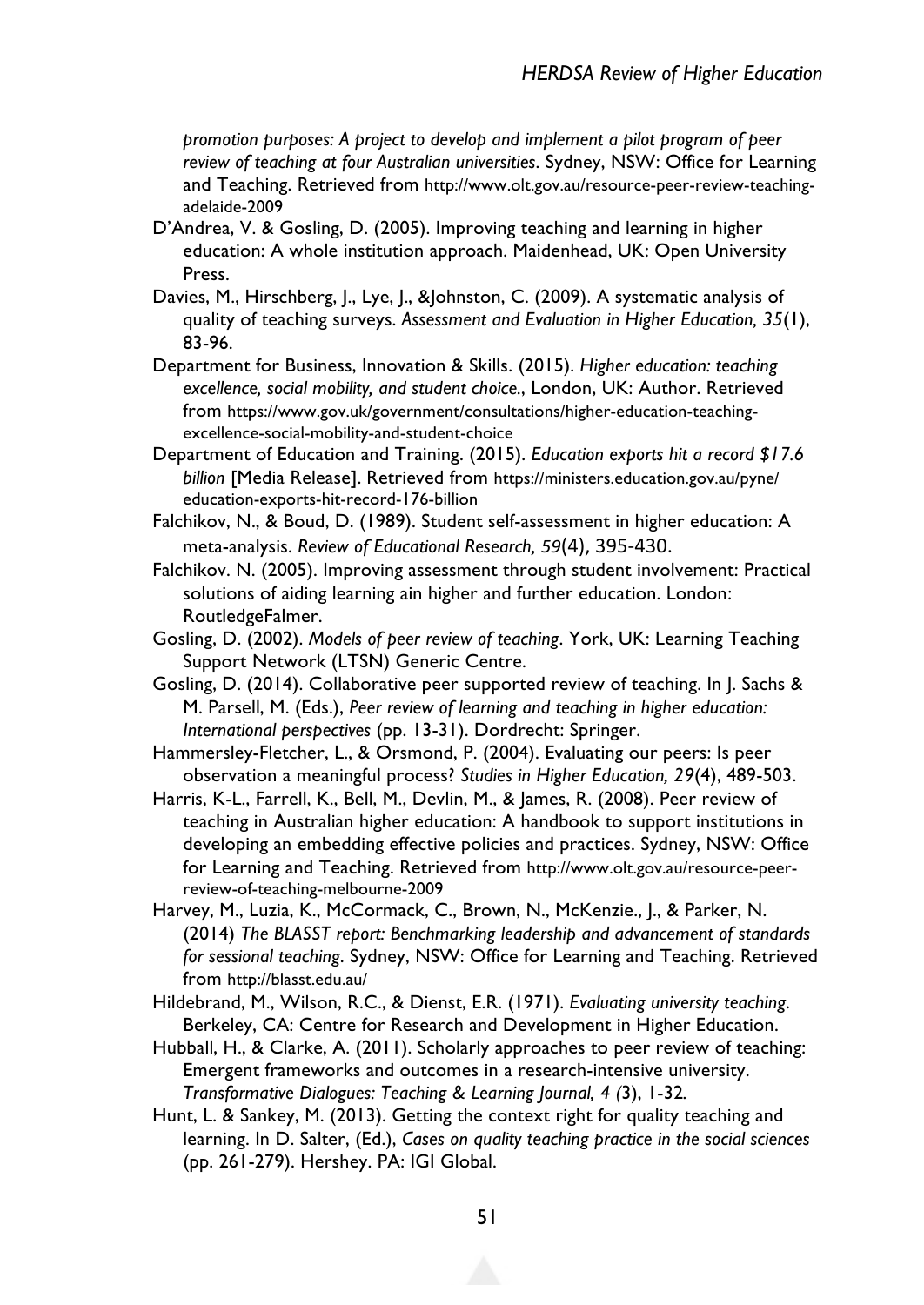James, R., Baik, C., Millar, V., Naylor, R., Bexley, E., Kennedy, G., Krause, K., Hughes-Warrington, M., Sadler, D., Booth, S., & Booth, C. (2015). *Advancing the quality and status of teaching in Australian higher education.* Sydney, NSW: Office for Learning and Teaching. Retrieved from http://www.olt.gov.au/system/files/ resources/SP12\_2330\_James\_Report\_2015.pdf

Johnson, N. (1994). Dons in decline. *Twentieth Century British History*, *5*(3), 370- 385.

- Kane, R., Sandretto, S., & Heath, C. (2004). An investigation into excellent tertiary teaching: Emphasising reflective practice. *Higher Education, 47*, 283-310.
- Krause, K. (2012). A quality approach to university teaching. In L. Hunt, & D. Chalmers (Eds.), *University teaching in focus: A learning-centred approach* (pp. 235- 252). Melbourne, Australia: ACER Press.

Krause, K., & Coates, H. (2008) Students' engagement in first-year university. *Assessment & Evaluation in Higher Education, 33*(5), 493-505.

- Krause, K., Scott, G., Aubin, K., Alexander, H., Angelo, T., Campbell, S., Carroll, M., Deane, E., Nulty, D., Pattison, P., Probert, B., Sachs, J., Solomonides, I., Vaughan, S. (2013). *Assuring final year subject and program achievement standards through inter-university peer review and moderation.* Retrieved from http://www.uws.edu.au/ latstandards
- Light, G., Cox, R., & Calkins, S. (2009). *Learning and teaching in higher education: The reflective professional* (2nd ed.). Thousand Oaks, CA: Sage.
- Marsh, H. W. (2007). Students' evaluations of university teaching: A multidimensional perspective. In R. P. Perry, & J. C. Smart (Eds.), *The scholarship of teaching and learning in higher education: An evidence-based perspective*. (319- 383). New York, NY: Springer.
- McKenzie, J, & Parker, N. (2011). *Peer review in online and blended learning environments.* Sydney, NSW: Australian Learning and Teaching Council. Retrieved from http://www.uts.edu.au/sites/default/files/final-report.pdf
- Moses, I. (1988). *Academic staff evaluation and development: A university case study*. Brisbane, QLD: University of Queensland Press.
- Nair, C.S., Adams, P., & Mertova, P. (2008). Student engagement: The key to improving survey response rates, *Quality in Higher Education*, *14*(3), 225-232.
- Nash, R., & Barnard, A. (2014). *Developing a culture of peer review of teaching through a distributive leadership approach.* Sydney, NSW: Office for Learning and Teaching. Retrieved from http://www.olt.gov.au/system/files/resources/LE11\_1980\_ Nash\_Report\_2014.pdf
- Nash, R., Bolt, S., Barnard, A., Rochester, S. Mcevoy, K., Shannon, S., & Philip, R. (2014). *Developing a culture of peer review of teaching through a distributive*  leadership approach. Sydney, NSW: Office for Learning and Teaching. Retrieved from http://www.olt.gov.au/project-developing-culture-peer-review-teaching-throughdistributive-leadership-approach-2011
- Newton, J. (2002). Views from below: Academics coping with quality. *Quality in Higher Education, 8*(1), 39-61.
- Oliver, B. (nd). *Assuring Graduate Capabilities.* Retrieved from http://www.assuringgraduatecapabilities.com/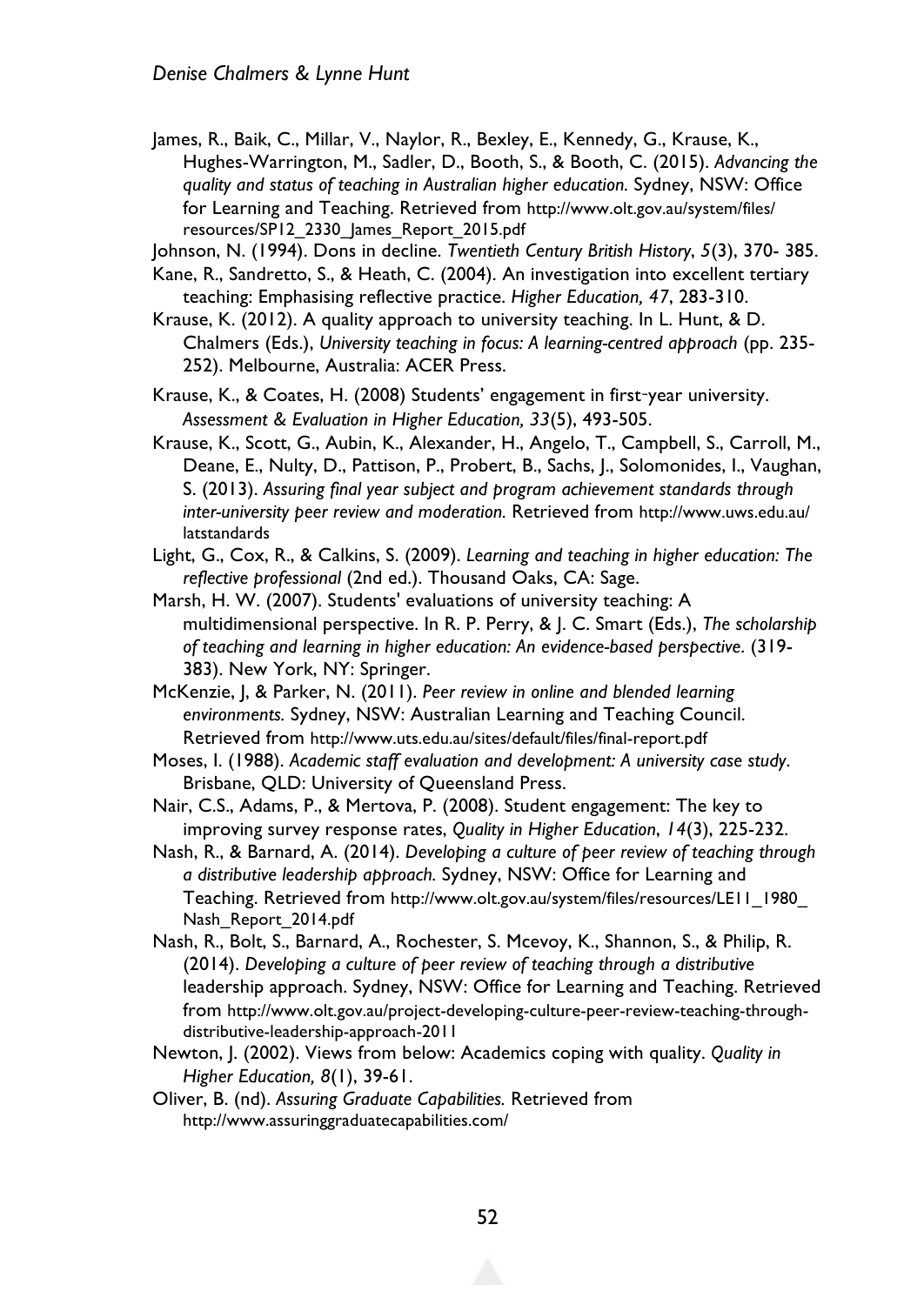- Pricewaterhouse Coopers. (2016). *Australian higher education workforce of the future*. Retrieved from http://www.aheia.edu.au/news/higher-education-workforce-of-thefuture-167
- Probert, B. (2013). *Teaching-focused academic appointments in Australian universities: Recognition, specialisation, or stratification*. Sydney, NSW: Office for Learning and Teaching. Retrieved from http://www.olt.gov.au/resource-teaching-focusedacademic-appointment.
- Probert. B. (2015). *The quality of Australia's higher education system: How might it be defined, improved and assured*. Sydney, NSW: Office for Learning and Teaching. Retrieved from http://www.olt.gov.au/resource-why-scholarship-mattershigher-education-2014.
- Prosser, M., & Trigwell, K. (1999). *Understanding learning and teaching: The experience in higher* education. Buckingham, UK: SRHE and Open University Press.
- Remmers, H. H., & Brandenburg, G. C. (1927). Experimental data on the Purdue rating scale for instructors. *Educational Administration and Supervision*, *13*(6), 399- 406.
- Ross, J.A. (2006). The reliability, validity, and utility of self-assessment. *Practical Assessment, Research, and Evaluation, 11*(10), 1-13.
- Sach, J., & Parsell, M. (2014) Introduction: The place of peer review in learning and teaching. In J. Sachs & M. Parsell (Eds), *Peer review in learning and teaching in higher education: International perspectives*. Springer, Dordrecht. p.1-12.
- Sachs, J., Parsell, M., Ambler, T., Cassidy, S., Homewood, J., Solomonides, I., Wood, L., Wynn, L., Jacenyik-Trawöger, C., Probert, B., Lyons, J., Akesson,E., Irhammar, M., Brokop, S., Kilfoil, W., du Toit, P. (2013). *Social, communicative and interpersonal leadership in the context of peer review.* Sydney, NSW: Office for Learning and Teaching. Retrieved from http://www.olt.gov.au/project-socialcommunicative-interpersonal-leadership-macquarie-2009
- Shulman, L. (1993). Teaching as community property: Putting an end to pedagogical solitude. *Change: The Magazine of Higher Learning, 25*,(6), 6-7.
- Shulman, L. (1999). Taking learning seriously. *Change: The Magazine of Higher Learning, 31*(4), 11-17.
- Siemens, G., Dawson, S., & Lynch, G. (2013). Improving the quality and productivity of the higher education sector: Policy and strategy for systems-level deployment of learning analytics. Sydney, NSW: Office for Learning and Teaching. Retrieved from

http://www.olt.gov.au/system/files/resources/SoLAR\_Report\_2014.pdf

- Simpson, R.H. (1967). Evaluation of college teachers and teaching, *Journal of Farm Economics, 49*(1) Part 2, 286-298.
- Smith, C. (2008). Building effectiveness in teaching through targeted evaluation and response: connecting evaluation to teaching improvement in higher education. *Assessment & Evaluation in Higher Education, 33*(5), 517–533.
- Spooren, P., Brock, B., & Mortelmans, D. (2013). On the validity of student evaluation of teaching: The state of the art. *Review of Educational Research, 18*(4), 598-642.